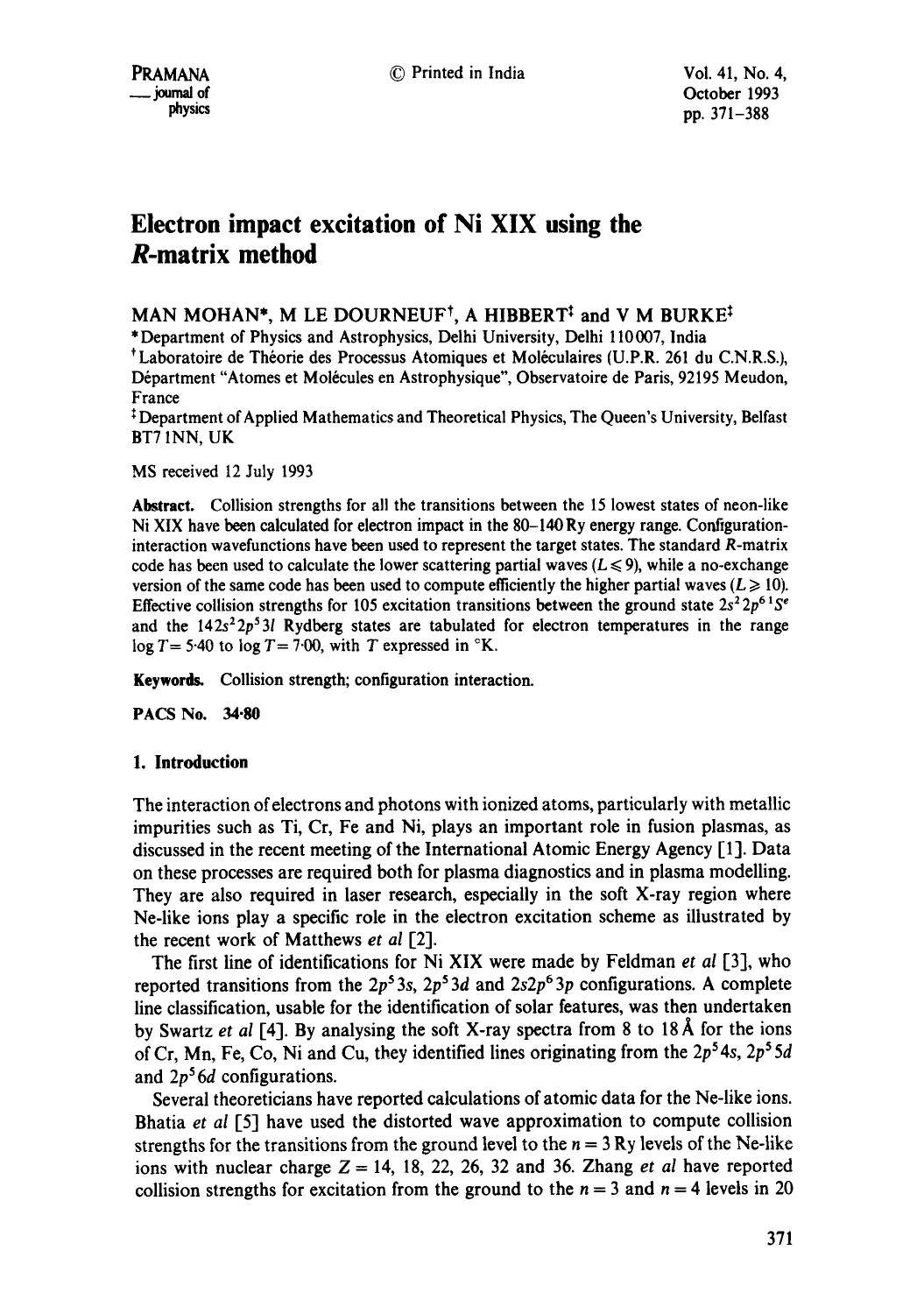# *Man Mohan et al*

neon-like ions with nuclear charge Z in the range  $18 \le Z \le 74$ , using the Coulomb-Born (1987) and relativistic distorted wave (1989) methods. Hagelstein and Jung [6] have also used a relativistic distorted wave, method to obtain collision strengths for neon-like ions with  $Z = 26$ , 34, 39, 42 and 47.

In the present work, we have used the R-matrix method  $[7]$ , which allows the explicit introduction of the effect of resonances converging on to all the excited target terms included in the calculation. We have performed a 15-state calculation in *LS*  coupling. The 15 target states  $2s^22p^6(^1S^e)$ ,  $2s^22p^53s(^{1,3}P^0)$ ,  $2s^22p^53p(^{1,3}S^e)$ ,  $1,3P^e$ , <sup>1,3</sup>D<sup>e</sup>),  $2s^22p^53d(^{1,3}P^0, 1,3P^0, 1,3P^0)$  are represented by configuration interaction wavefunctions. The effective collision strengths, obtained by averaging the collision strengths over a Maxwellian distribution for the velocity of the incident electron, are tabulated over a wide range of temperatures.

We have used the standard R-matrix code of Berrington *et al* [8,9] for low partial waves  $(L \le 9)$  and the no-exchange R-matrix program recently developed by Burke *et al* [10] for partial waves  $10 \le L \le 40$ . In addition, for optically allowed transitions, a 'top up' procedure based on the sum rule of Burgess *et al* [11] has been used to account approximately for  $L > 40$ .

# **2. Target calculation**

Using the general configuration interaction (CI) code CIV3 [12], Hibbert *et al* [13] have calculated CI wavefunctions for all the states of the  $[1s^2]$   $2s^22p^6$ ,  $2s^22p^53l$ ,  $2s2p^{6}3l(l=s,p,d)$  configurations of many ions of the neon isoelectronic sequence, including Ni XIX. In the present scattering calculation, the fifteen lowest ionic states belonging to the ground  $2s^2 2p^6$  and the  $n=3$  Rydberg  $2s^2 2p^5 3l(l=s,p,d)$ configurations are represented by restricted CI expansions, which include the most important configurations while keeping the scattering calculation tractable.

The wavefunctions are represented by expansions of the form

$$
\Phi(LS) = \sum_{i=1}^{M} a_i \phi_i(\alpha_i, LS), \qquad (1)
$$

where the single configuration functions  $\phi_i$  are constructed from one electron orbitals, whose angular momenta are coupled as specified by  $\alpha_i$  to form total L and S common to the M configurations. The radial part of each orbital is written as a linear combination of normalized Slater-type orbitals:

$$
P_{nl} = \sum_{i=1}^{k} b_i \left[ \frac{(2\zeta_i)^{2p_i+1}}{(2p_i)!} \right]^{1/2} r^{p_i} \exp(-\zeta_i r) \tag{2}
$$

The parameters  $b_i$ ,  $\zeta_i$  in eq (2) and the mixing coefficients  $a_i$  in (1) are determined variationally as described by Hibbert *et al* [13].

In order to represent in a balanced way the ground and all the  $n = 3$  Ry states, we used eight orthogonal one-electron orbitals 1s, 2s, 2p, 3s, 3p, 4p, 3d, 4d. The 1s, 2s and 2p orbitals were initially chosen as the Hartree-Fock orbitals for the ground  $^{2}P^{0}$  state of the fluorine-like Ni XX ion [14], with the 1s and 2s functions kept frozen throughout the calculation. The 3s function was first optimized on the energy of the lowest  $2p^53s^3p^0$  Rydberg state of Ni XIX. The 2p was then reoptimized on the same state. Since the new 2p function is not the best one to represent the  $2s^22p^{6}$   $S^e$  ground state, we introduced a 3p function to compensate for this, optimising its parameters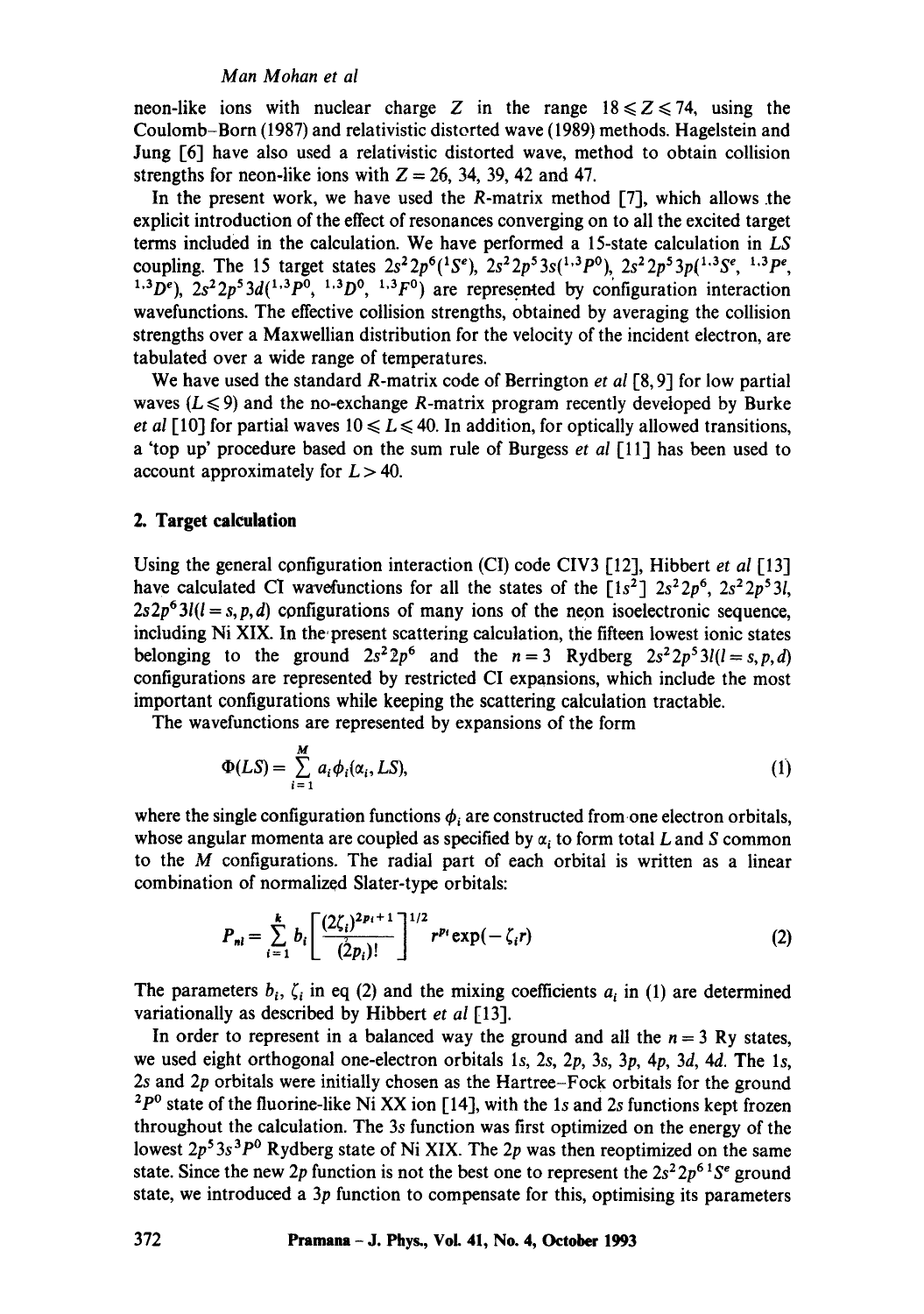by minimizing the lowest energy eigenvalue in the  $(2s^22p^6 + 2s^22p^53p)^{-1}S^e$  subspace. This  $3p$  function then provided some flexibility to represent the ' $2p$ ' orbitals optimal for the different target states. The  $4p$  orbital was optimized on the lowest eigenvalue in the  $(2p^53p+2p^54p)^3S^e$  subspace. The 3d function was chosen to optimize the lowest energy eigenvalue arising from the configurations  $(2s^2 2p^5 3s + 2s 3d2p^5 3s)^3 P^0$ , in order to account for the important  $s - d$  angular correlation. Finally, the 4d orbital was optimized by minimizing the lowest eigenvalue in the subspace  $(2p<sup>5</sup>3d + 2p<sup>5</sup>4d)$  $^3D^0$ .

In table 1, we present our optimized parameters  $b_i$ ,  $p_i$  and  $\zeta_i$  for the 3s, 2p, 3p, 4p, 3d and 4d orbitals. Table 2 gives the restricted list of configurations included in the scattering calculation to represent the 15 target states, which are indexed in order of

| Orbital | Clementi coefficient | Power of r     | Exponent  |
|---------|----------------------|----------------|-----------|
|         | $b_i$                | $p_i$          | $\zeta_i$ |
| 3s      | 0.23125              | 1              | 20.60692  |
|         | $-1.12640$           | 2              | 8.98607   |
|         | 1.60027              | 3              | 6.92923   |
| 2p      | 0.33249              | $\mathbf 2$    | 12:46111  |
|         | 0.09747              | $\overline{2}$ | 19.34179  |
|         | 0.58600              | $\overline{2}$ | 10.93709  |
| 3p      | 2.38031              | 2              | 9.83896   |
|         | $-2.76992$           | 3              | 10.38145  |
| 4p      | 1.78688              | 2              | 10.37242  |
|         | $-3.15633$           | 3              | 10.10618  |
|         | 2.01926              | 4              | 7.75928   |
| 3d      | 1.00000              | 3              | 13.18651  |
| 4d      | 0.63329              | 3              | 14.11282  |
|         | $-1.14731$           | 4              | 781852    |

**Table 1.** Values of parameters  $b_i$ ,  $p_i$  and  $\zeta_i$  for bound orbitals of Ni XIX.

**Table 2.** Configurations used in the CI expansion of Ni XIX target **states.** 

| Target states   |      | State Number Configuration used                                   |
|-----------------|------|-------------------------------------------------------------------|
| $1S^e$          | 1,9  | $[1s2]2s22p6, 2s22p53p, 2s22p54p, 2s2p63s$                        |
| 3p0             | 2.10 | $[1s2] 2s2 2p5 3s, 2s2 2p5 3d, 2s2 2p5 4d,$<br>$2s2p63p, 2s2p64p$ |
| 1p0             | 3.15 | $[1s^2]2s^22p^53s, 2s^22p^53d, 2s^22p^54d,$<br>$2s2p63p, 2s2p64p$ |
| 35e             | 4    | $[1s2]2s22p53p, 2s22p54p, 2s2p63s$                                |
| 3D <sup>e</sup> | 5    | $[1s2]2s22p53p, 2s22p54p, 2s2p63d, 2s2p64d$                       |
| 1p <sup>e</sup> | 6    | $[1s2]2s22p53p, 2s22p54p, 2s2p63d, 2s2p64d$                       |
| 3 pe            | 7    | $[1s^2]$ $2s^2$ $2p^5$ $3p$ , $2s^2$ $2p^5$ $4p$                  |
| 1 pe            | 8    | $[1s^2]2s^22p^53p, 2s^22p^54p$                                    |
| ${}^3F^0$       | 11   | $[1s^2]$ $2s^2 2p^5 3d$ , $2s^2 2p^5 4d$                          |
| 1F <sup>0</sup> | 12   | $[1s^2]$ $2s^2$ $2p^5$ $3d$ , $2s^2$ $2p^5$ $4d$                  |
| 3D <sup>0</sup> | 13   | $[1s2] 2s2 2p5 3d, 2s2 2p5 4d$                                    |
| 1p <sup>0</sup> | 14   | $[1s^2]$ $2s^2$ $2p^5$ $3d$ , $2s^2$ $2p^5$ $4d$                  |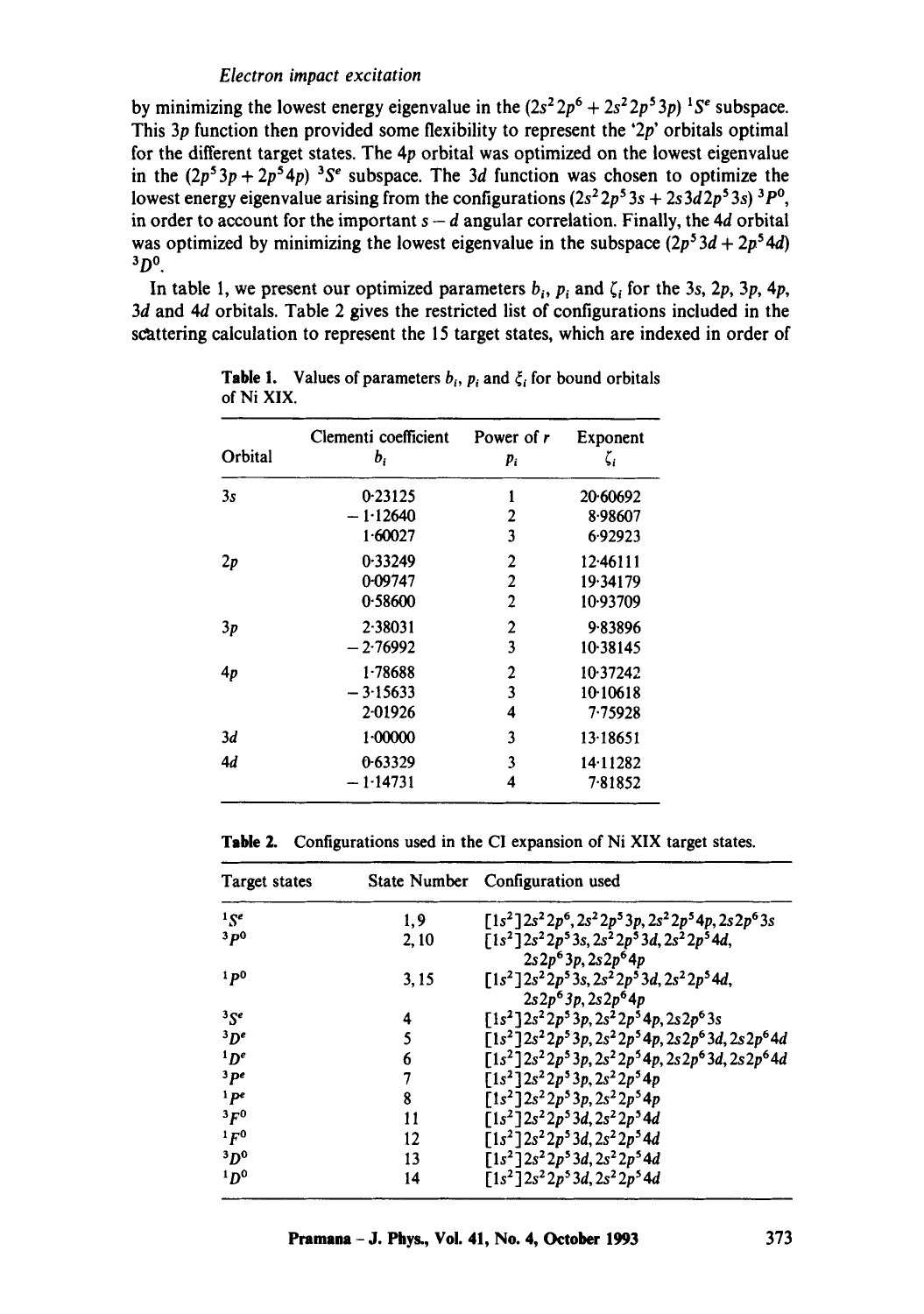Man Mohan et al

| Key | Configuration       | State                       | Theory   | Experiment |
|-----|---------------------|-----------------------------|----------|------------|
|     | $1s^2 2s^2 2p^6$    | $1$ $S_e$                   | 0.00000  | 0.00000    |
| 2   | $1s^2 2s^2 2p^5 3s$ | 3p0                         | 65.14602 | 64.80838   |
| 3   | $1s^22s^22p^53s$    | 1p0                         | 65.40276 | 66.18554   |
| 4   | $1s^2 2s^2 2p^5 3p$ | ${}^{3}S^{e}$               | 67.30349 |            |
| 5   | $1s^2 2s^2 2p^5 3p$ | $3p$ <sup>e</sup>           | 67.77201 |            |
| 6   | $1s^2 2s^2 2p^5 3p$ | $1D^e$                      | 67.98450 |            |
| 7   | $1s^2 2s^2 2p^5 3p$ | 3 pe                        | 68.03022 |            |
| 8   | $1s^2 2s^2 2p^5 3p$ | l pe                        | 68.03022 |            |
| 9   | $1s^2 2s^2 2p^5 3p$ | 15e                         | 69.74102 |            |
| 10  | $1s^2 2s^2 2p^5 3d$ | 3p0                         | 71.07860 | 71.19752   |
| 11  | $1s^2 2s^2 2p^5 3d$ | 3F <sub>0</sub>             | 71.30784 |            |
| 12  | $1s^2 2s^2 2p^5 3d$ | 1F <sub>0</sub>             | 71.56094 |            |
| 13  | $1s^2 2s^2 2p^5 3d$ | <sup>3</sup> D <sup>o</sup> | 71.64446 | 72.04501   |
| 14  | $1s^2 2s^2 2p^5 3d$ | 1D <sup>0</sup>             | 71.64446 |            |
| 15  | $1s^2 2s^2 2p^5 3d$ | 1p0                         | 72.61951 | 73.37546   |

Table 3. Excitation thresholds for Ni XIX (in Ryd.).

increasing energy. Table 3 shows that the excitation thresholds, calculated with these fairly simple wavefunctions, agree reasonably well with the experimental results of Corliss and Sugar [15].

# 3. Scattering calculation

In an inner region  $r < a$  containing the charge distribution of the N-electron target, the total wavefunction describing the  $(N + 1)$ -electron system is expanded on a discrete basis of  $R$ -matrix states [16,8]:

$$
\Psi_{k} = \mathscr{A} \sum_{ij} c_{ijk} \Phi_{i}(x_{1} \cdots x_{N}, \hat{\mathbf{r}}_{N+1}, \sigma_{N+1}) u_{ij}(r_{N+1}) + \sum_{j} d_{jk} \phi_{j}(x_{1} \cdots x_{N+1}), \quad (3)
$$

where  $\mathcal A$  is the antisymmetrization operator which accounts for electron exchange,  $\Phi_i$  are channel functions formed by coupling the target states of coordinates  $x_i = \{r_i, \hat{\mathbf{r}}_i, \sigma_i\}$  with the spin angle function of the scattered electron. The  $\{u_{ij}\}$  form a discrete R-matrix basis of continuum orbitals for the scattered electron and the  $\{\phi_i\}$  are  $(N + 1)$  electron bound configurations, which account for the orthogonality of the continuum orbitals  $u_{ij}$  to the bound orbitals and for additional short range correlation effects.

The continuum orbitals  $u_{ij}$  in (3) are solutions of the zero-order radial differential equation:

$$
\[ -\frac{d^2}{dr^2} + \frac{l_i(l_i+1)}{r^2} + 2V(r) - k_i^2 \] u_{ij}(r) = \sum_k \lambda_{ijk} P_k(r), \tag{4}
$$

which satisfy the boundary conditions:

$$
u_{ij}(0) = 0 \tag{5a}
$$

$$
\left. \frac{a}{u_{ij}} \frac{du_{ij}}{dr} \right|_{r=a} = b. \tag{5b}
$$

Pramana - J. Phys., Vol. 41, No. 4, October 1993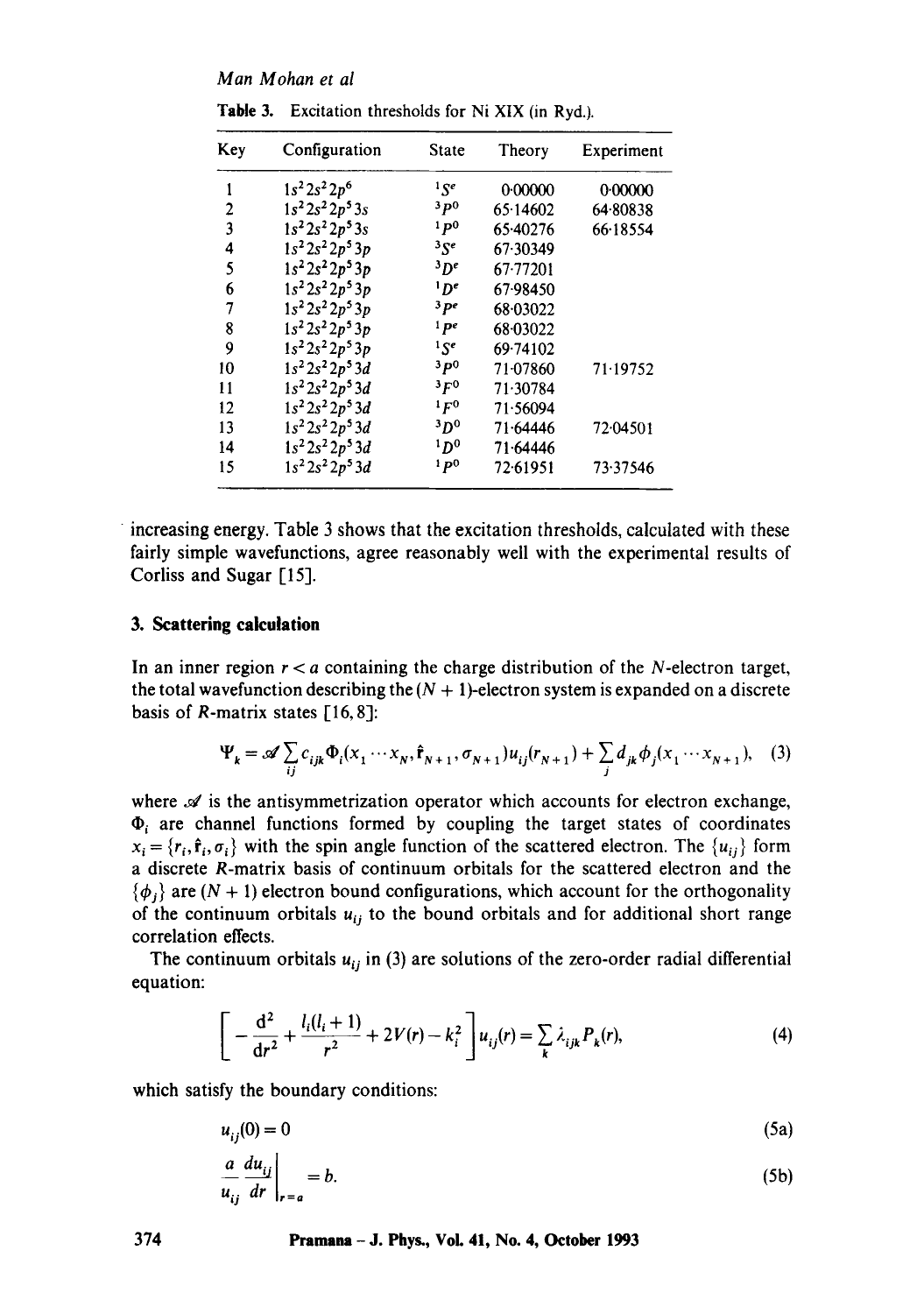In (4),  $l_i$  is the angular momentum of the scattered electron,  $V(r)$  is the static potential of the target in its ground state and  $\lambda_{ijk}$  are Lagrange multipliers which are determined in order to ensure the orthogonality of the continuum orbitals to the bound radial orbitals  $P_{kl_i}(r)$  having the same angular momentum  $l_i$ . We imposed a zero logarithmic derivative  $b = 0$  at the R-matrix boundary radius  $a = 3.5$  a.u. and we retained 20 continuum orbitals for each angular symmetry, to ensure convergence in the energy range considered here, namely up to 172 Ryd.

The coefficients  $c_{ijk}$  and  $d_{jk}$  in (3) were determined by diagonalizing the  $(N + 1)$ -electron Hamiltonian matrix in the inner region. In the outer region  $(r \ge a)$ , the radial equations were solved, using the asymptotic code of Berrington *et al* [9] which treats multipole couplings by first order perturbation theory [17]. The *LS*  coupled K matrices, obtained by matching the inner and outer solutions at the R-matrix boundary, were used to calculate collision strengths. We have considered all partial waves, up to  $L = 9$  for both parities and spin multiplicities (doublet and quartet). This was sufficient to obtain converged results for forbidden transitions from the ground state <sup>1</sup>S<sup>e</sup>. However, for dipole allowed transitions, such as  $2p^{6}$ <sup>1</sup>S<sup>e</sup>  $\rightarrow$  3s<sup>1</sup>P<sup>0</sup>, it was necessary to include the contribution of higher partial waves for convergence. Since exchange effects were found to be negligible for  $L \ge 10$ , a no-exchange R-matrix approximation, which amounts to neglecting the antisymmetrization and the bound-type part of expansion (3), is sufficient for higher partial waves. A fast no-exchange R-mati'ix code, recently developed by Burke *et al* [10], has therefore been used to calculate the contributions from  $L = 10$  to 40 and, finally, a 'top up' procedure, based ori the sum rule of Burgess *et al* [11], accounts approximately for  $L > 40$ .

Another important aspect of the calculation is that, above all thresholds, the pseudo-resonances, induced in the low partial waves by some bound-type terms in expansion (3), have been removed by smoothing the T-matrix according to the method of Burke *et al* [16].

# **4. Results and discussion**

The importance of the smoothing procedure on the collision strengths is illustrated in figure 1 and table 4 which compare the raw  $\Omega_{EX}$  and the smoothed  $\overline{\Omega}_{EX}$  contributions of the  $L \leq 9$  partial waves, including exchange, for the  $2p^5 3p^3 S^e \rightarrow 3D^e$  transition from 85 to 160 Rydberg. Table 4 also illustrates the importance of the no-exchange contributions  $\Omega_{\text{NE}}$  obtained by the no-exchange code for  $10 \le L \le 40$  and the 'top up' procedure for  $L > 40$ . Indeed, for the <sup>3</sup>S<sup>e</sup>  $\rightarrow$  <sup>3</sup>D<sup>e</sup> transition, the  $L \ge 10$  partial waves contribute from  $6\%$  to  $14\%$  of the total collision strength when the energy increases from 85 to 100 Ryd.

The present R-matrix (RM) calculation is the first one to give excitation collision strengths between the  $n = 3$  Rydberg states (table 5). Comparison with the previous relativistic distorted wave (RDW) calculation of Zhang *et al* [18] is therefore limited to the collision strengths for excitation from the ground state. Since the RDW results were obtained at impact energies which are multiples of each threshold excitation energy  $E_I$ , a spline interpolation of our RM results has been made to facilitate the comparison. In addition, since our calculation is performed in *LS* coupling, we limit our comparison in table 6 to transitions involving pure  ${}^{3}P_{2}^{0}$  and nearly pure  ${}^{1}S_{0}^{e}$ states. For the spin-forbidden transition to the first excited level,  $2p^{6}S_{0}^{e} \rightarrow 2p^{5}3s^{3}P_{2}^{0}$ , we notice that the results of the two calculations decrease monotonically at high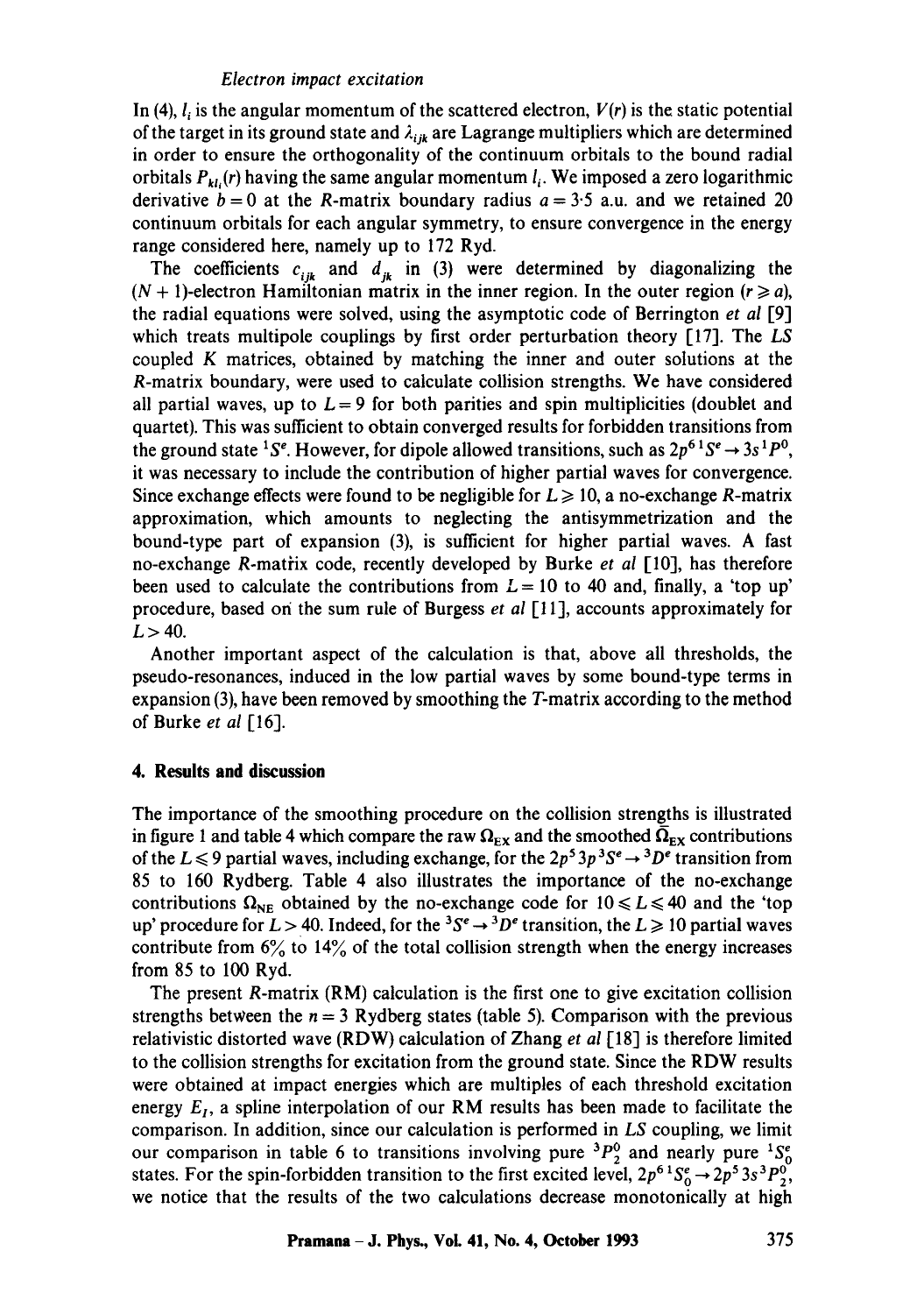*Man Mohan et al* 



**Figure** I. Collision strengths for various transitions as a function of electron energy. Full curves: raw collision strengths, broken curves: collision strengths obtained by averaging over pseudo-resonances.

Table 4. Influence of higher partial waves and of the smoothing of pseudo-resonances on the collision strength for the  $2p^53p^3P^e \rightarrow 3D^e$ transition.

| Energy<br>in Ryd. | $\Omega_{\rm EX}$<br>$L \leq 9$ | $\Omega_{\rm EX}$<br>$L \leq 9$ | $\Omega_{\rm NE}$<br>$10 \le L \le 40 +$ 'top up' | Total<br>$\Omega = \overline{\Omega}_{EX} + \Omega_{NE}$ |
|-------------------|---------------------------------|---------------------------------|---------------------------------------------------|----------------------------------------------------------|
| 85:00             | 0.1569                          | 0.1569                          | 0.0128                                            | 0.1697                                                   |
| $90-00$           | 0.1781                          | 0.1485                          | 0.0151                                            | 0.1636                                                   |
| 93.00             | 0.1454                          | 0.1415                          | 0.0172                                            | 0.1587                                                   |
| 100-00            | 0.1382                          | 0.1356                          | 0.0194                                            | 0.1550                                                   |

energies, the RDW results are globally smaller and their relative difterence decreases from more than 40% at  $E/E_1 = 1.5$  to 28% at  $E/E_1 = 1.9$ . For the  $2p^{6} S_0^e \rightarrow 2p^5 3d^3 P_2^0$ transition, we observe the same trends, with the relative difference between the two calculations decreasing from 40% at  $E/E_I = 1.2$  to 27% at  $E/E_I = 1.9$ . In the case of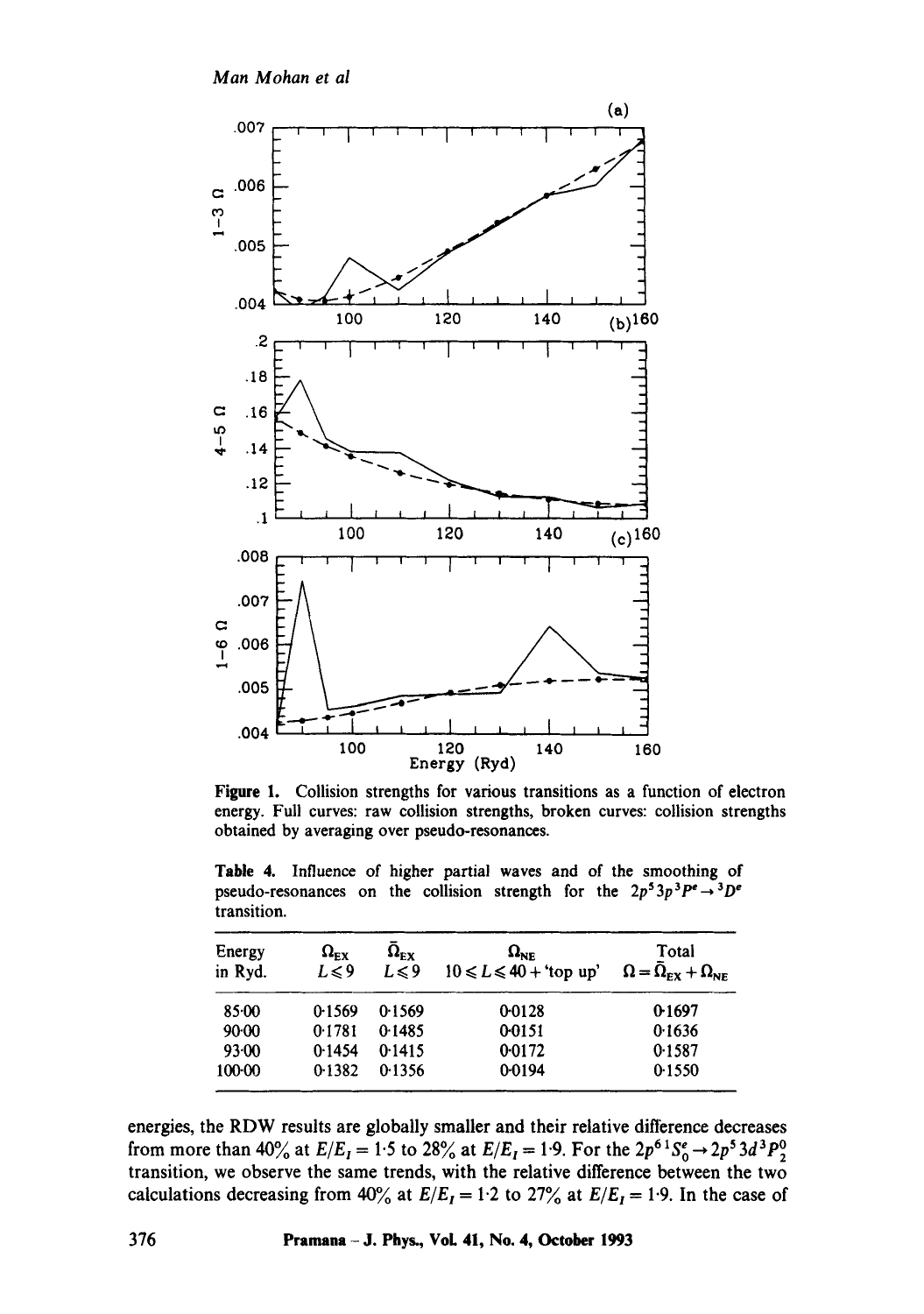**Table 5.** Collision strengths for transitions in Ni XIX in the energy range 80-140 Ryd.  $(a \pm b \equiv a \times 10^{\pm}$ b.

|              | 140-00 | $1.300 - 3$ $1.311 - 3$ $2.313 - 3$ $2.334 - 3$ $2.343 - 2$ $2.354 - 2$ $2.354 - 2$ $2.354 - 2$ $2.354 - 2$ $2.354 - 2$ $2.354 - 2$ $2.354 - 2$ $2.354 - 2$ $2.354 - 2$ $2.354 - 2$ $2.354 - 2$ $2.354 - 2$ $2.354 - 2$ $2.354 - 2$ $2.354 - 2$                                                        |  |  |  |  |  |                     |                                                                                                                                                                                    |  |         |             |               |           |                |                |  | $1.591 - 3$<br>$2.470 - 7$<br>$2.470 - 7$<br>$2.470 - 7$<br>$2.470 - 7$<br>$2.470 - 7$<br>$2.470 - 7$<br>$2.470 - 7$<br>$2.470 - 7$<br>$2.470 - 7$<br>$2.470 - 7$<br>$2.470 - 7$<br>$2.490 - 7$<br>$2.490 - 7$                                                                                         |  |
|--------------|--------|--------------------------------------------------------------------------------------------------------------------------------------------------------------------------------------------------------------------------------------------------------------------------------------------------------|--|--|--|--|--|---------------------|------------------------------------------------------------------------------------------------------------------------------------------------------------------------------------|--|---------|-------------|---------------|-----------|----------------|----------------|--|--------------------------------------------------------------------------------------------------------------------------------------------------------------------------------------------------------------------------------------------------------------------------------------------------------|--|
|              | 130-00 | $1473 - 1774$ $-1740 - 1774$ $-1740 - 1774$ $-1740 - 1774$ $-1740 - 1774$ $-1740 - 1774$ $-1740 - 1774$ $-1740 - 1774$ $-1740 - 1774$ $-1740 - 1774$ $-1740 - 1774$ $-1740 - 1774$ $-1740 - 1774$                                                                                                      |  |  |  |  |  |                     |                                                                                                                                                                                    |  |         |             |               |           |                |                |  | $1.491 - 1\n2.562 - 2\n2.6013 + 5\n2.6013 + 5\n3.6033 + 7\n4.6044 - 1\n4.6044 - 1\n4.6044 - 1\n4.6044 - 1\n4.6044 - 1\n4.6044 - 1\n4.6044 - 1\n4.6044 - 1$                                                                                                                                             |  |
|              | 120-00 |                                                                                                                                                                                                                                                                                                        |  |  |  |  |  |                     |                                                                                                                                                                                    |  |         |             |               |           |                |                |  |                                                                                                                                                                                                                                                                                                        |  |
|              | 110-00 | $\begin{array}{l} 1.915 - 3 \\ 1.945 - 3 \\ 4.564 - 3 \\ 2.466 - 1 \\ 2.466 - 1 \\ 2.466 - 1 \\ 2.466 - 1 \\ 2.466 - 1 \\ 2.466 - 1 \\ 2.466 - 1 \\ 2.466 - 1 \\ 2.466 - 1 \\ 2.466 - 1 \\ 2.466 - 1 \\ 2.466 - 1 \\ 2.466 - 1 \\ 2.466 - 1 \\ 2.466 - 1 \\ 2.466 - 1 \\ 2.466 - 1 \\ 2.466 - 1 \\ 2.$ |  |  |  |  |  |                     |                                                                                                                                                                                    |  |         |             |               |           |                |                |  | $\begin{array}{l} 1.285 - 1 \\ 1.113 - 0 \\ 1.113 - 0 \\ 1.915 - 1 \\ 1.915 - 0 \\ 1.915 - 0 \\ 1.915 - 0 \\ 1.915 - 0 \\ 1.915 - 0 \\ 1.915 - 0 \\ 1.915 - 0 \\ 1.915 - 0 \\ 1.915 - 0 \\ 1.915 - 0 \\ 1.915 - 0 \\ 1.915 - 0 \\ 1.915 - 0 \\ 1.915 - 0 \\ 1.915 - 0 \\ 1.915 - 0 \\ 1.915 - 0 \\ 1.$ |  |
| Energy (Ryd. | 100-00 | $225 - 3$ $23 - 3$ $23 - 3$ $23 - 3$ $24 - 3$ $25 - 3$ $26 - 3$ $27 - 3$ $27 - 3$ $28 - 3$ $29 - 3$ $29 - 3$ $29 - 3$ $29 - 3$ $29 - 3$ $29 - 3$ $29 - 3$ $20 - 3$ $20 - 3$ $20 - 3$ $20 - 3$ $20 - 3$ $20 - 3$ $20 - 3$ $20 - 3$ $20 - 3$ $20 - 3$ $20 -$                                             |  |  |  |  |  |                     |                                                                                                                                                                                    |  |         |             |               |           |                |                |  | $1.186 - 1.7$ $-1.78 - 1.7$ $-1.78 - 1.7$ $-1.78 - 1.7$ $-1.78 - 1.7$ $-1.78 - 1.7$ $-1.78 - 1.7$ $-1.78 - 1.7$ $-1.78 - 1.7$ $-1.78 - 1.7$ $-1.78 - 1.7$ $-1.78 - 1.7$ $-1.78 - 1.7$ $-1.78 - 1.7$ $-1.78 - 1.7$ $-1.78 - 1.7$ $-1.78 - 1.7$                                                          |  |
|              | 95.00  | $7416 - 3$ $7416 - 3$ $7416 - 3$ $7416 - 1$ $7416 - 1$ $7416 - 1$ $7416 - 1$ $7416 - 1$ $7416 - 1$ $7416 - 1$ $7416 - 1$ $7416 - 1$ $7416 - 1$ $7416 - 1$ $7416 - 1$ $7416 - 1$ $7416 - 1$ $7416 - 1$ $7416 - 1$ $7416 - 1$ $7416 - 1$ $7416 - 1$                                                      |  |  |  |  |  |                     |                                                                                                                                                                                    |  | $-1111$ |             |               | $\degree$ | $\mathfrak{g}$ |                |  |                                                                                                                                                                                                                                                                                                        |  |
|              | 90-00  |                                                                                                                                                                                                                                                                                                        |  |  |  |  |  |                     | $2640 - 3$<br>$4 + 101 - 3$<br>$4 + 6830 - 3$<br>$4 + 35830 - 3$<br>$2 + 3580 - 32$<br>$2 + 3580 - 32$<br>$2 + 3580 - 32$<br>$2 + 3580 - 32$<br>$2 + 3580 - 32$<br>$2 + 3580 - 32$ |  |         |             |               |           |                |                |  | $\begin{array}{l} 1.045 - 7 - 1.045 - 1.045 - 1.045 - 1.045 - 1.045 - 1.045 - 1.045 - 1.045 - 1.045 - 1.045 - 1.045 - 1.045 - 1.045 - 1.045 - 1.045 - 1.045 - 1.045 - 1.045 - 1.045 - 1.045 - 1.045 - 1.045 - 1.045 - 1.045 - 1.045 - 1.045 - 1.045 - 1.045 - 1.045 -$                                 |  |
|              | 85-00  |                                                                                                                                                                                                                                                                                                        |  |  |  |  |  |                     |                                                                                                                                                                                    |  |         |             |               |           |                |                |  | $\begin{array}{l} 1\  \  \, -\  \  \, -\  \  \, -\  \  \, -\  \  \, -\  \  \, -\  \  \, 0\  \  \, 0\  \  \, 0\  \  \, 0\  \  \, 0\  \  \, 0\  \  \, 0\  \  \, 0\  \  \, 0\  \  \, 0\  \  \, 0\  \  \, 0\  \  \, 0\  \  \, 0\  \  \, 0\  \  \, 0\  \  \, 0\  \  \, 0\  \  \, 0\  \  \, 0\  \  \, 0\$    |  |
|              | 80-00  |                                                                                                                                                                                                                                                                                                        |  |  |  |  |  |                     |                                                                                                                                                                                    |  |         | $\tilde{ }$ | $\frac{2}{1}$ | ို        | ျ              | $\overline{1}$ |  |                                                                                                                                                                                                                                                                                                        |  |
| Transition   |        |                                                                                                                                                                                                                                                                                                        |  |  |  |  |  | <b>456789012045</b> |                                                                                                                                                                                    |  |         |             |               |           |                |                |  | vrwogggggag                                                                                                                                                                                                                                                                                            |  |

# Electron impact excitation

 $(Continued)$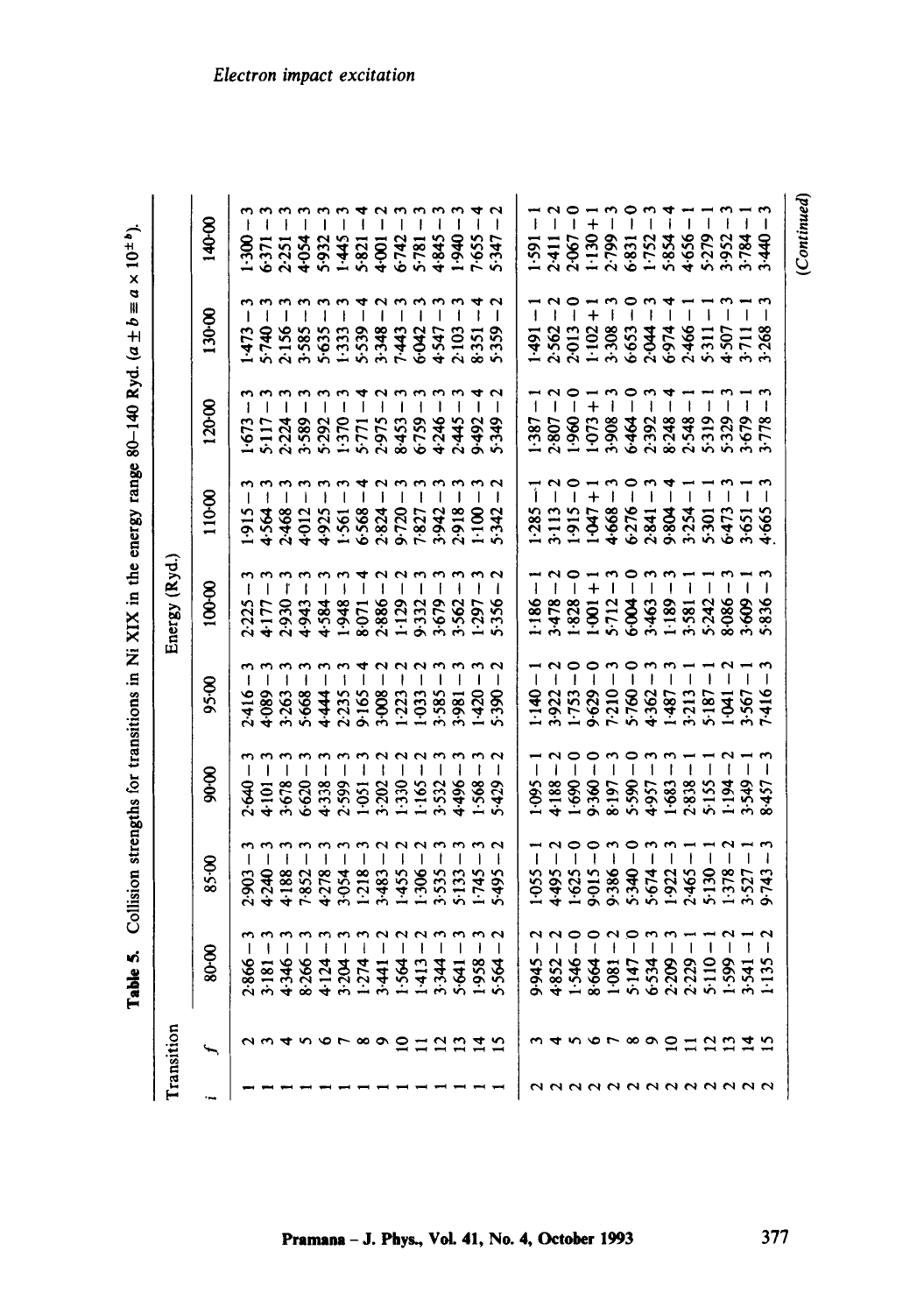Table 5. *(Continued)*  5. (Continued)

| Transition |                      |                                                                                                                                                                                                                                                               |                                                                 |                                                                                                                                                                                                                                                                                                                                                                                  |                                           | Energy (Ryd.                                                                                                                                                         |                                                                 |                                                                                                                                                                                                                                                                    |                                                                                                                                                     |                                                                                                                                                                   |
|------------|----------------------|---------------------------------------------------------------------------------------------------------------------------------------------------------------------------------------------------------------------------------------------------------------|-----------------------------------------------------------------|----------------------------------------------------------------------------------------------------------------------------------------------------------------------------------------------------------------------------------------------------------------------------------------------------------------------------------------------------------------------------------|-------------------------------------------|----------------------------------------------------------------------------------------------------------------------------------------------------------------------|-----------------------------------------------------------------|--------------------------------------------------------------------------------------------------------------------------------------------------------------------------------------------------------------------------------------------------------------------|-----------------------------------------------------------------------------------------------------------------------------------------------------|-------------------------------------------------------------------------------------------------------------------------------------------------------------------|
|            |                      | 80.00                                                                                                                                                                                                                                                         | 85:00                                                           | 90.00                                                                                                                                                                                                                                                                                                                                                                            | 95.00                                     | 100.00                                                                                                                                                               | 110.00                                                          | 120.00                                                                                                                                                                                                                                                             | 130-00                                                                                                                                              | 140.00                                                                                                                                                            |
|            |                      |                                                                                                                                                                                                                                                               |                                                                 |                                                                                                                                                                                                                                                                                                                                                                                  |                                           |                                                                                                                                                                      |                                                                 |                                                                                                                                                                                                                                                                    | $2056 - 1$ $-100000 - 1$ $-1000000 - 1$ $-10000000 - 1$ $-100000000 - 1$ $-1000000000 - 1$ $-100000000000 - 1$ $-10000000000000$ $-100000000000000$ | $1.737 - 3$<br>$5.850 - 3$<br>$5.850 - 3$<br>$3.850 - 3$<br>$3.850 - 3$<br>$3.850 - 3$<br>$3.450 - 3$<br>$3.450 - 3$<br>$3.450 - 3$<br>$3.450 - 3$<br>$3.450 - 3$ |
|            |                      |                                                                                                                                                                                                                                                               |                                                                 |                                                                                                                                                                                                                                                                                                                                                                                  |                                           |                                                                                                                                                                      |                                                                 |                                                                                                                                                                                                                                                                    |                                                                                                                                                     |                                                                                                                                                                   |
|            |                      |                                                                                                                                                                                                                                                               | ှ                                                               |                                                                                                                                                                                                                                                                                                                                                                                  | 111                                       |                                                                                                                                                                      |                                                                 |                                                                                                                                                                                                                                                                    |                                                                                                                                                     |                                                                                                                                                                   |
|            |                      |                                                                                                                                                                                                                                                               | ှ                                                               | ĭ                                                                                                                                                                                                                                                                                                                                                                                |                                           | $\degree$                                                                                                                                                            |                                                                 | $\overline{\phantom{0}}$                                                                                                                                                                                                                                           |                                                                                                                                                     |                                                                                                                                                                   |
|            | <b>Groodmand</b>     | $7.547 - 3$<br>$2.044 - 2$<br>$2.078 - 0$<br>$2.950 - 0$<br>$2.950 - 0$<br>$2.950 - 0$<br>$2.950 - 1$<br>$2.950 - 1$<br>$2.950 - 1$<br>$2.950 - 1$<br>$2.950 - 1$<br>$2.950 - 1$<br>$2.950 - 1$<br>$2.950 - 1$                                                | ှ                                                               |                                                                                                                                                                                                                                                                                                                                                                                  | $\mathfrak{g}$                            |                                                                                                                                                                      | 3.029<br>9.1869<br>9.549.0512.2013<br>9.522.2013<br>9.1753.2013 | $2471 - 7478 - 7478 - 7478 - 7478 - 7478 - 7478 - 7478 - 7478 - 7478 - 7478 - 7478 - 7478 - 7478 - 7478 - 7478 - 7478 - 7478 - 7478 - 7478 - 7478 - 7478 - 7478 - 7478 - 7478 - 7478 - 7478 - 7478 - 7478 - 7478 - 7478 - 7478 - 7478 - 7478 - 7478 - 7478 - 7478$ |                                                                                                                                                     |                                                                                                                                                                   |
|            |                      |                                                                                                                                                                                                                                                               | $\breve{\mathsf{I}}$                                            | ī                                                                                                                                                                                                                                                                                                                                                                                | $\tilde{ }$                               | ု                                                                                                                                                                    |                                                                 |                                                                                                                                                                                                                                                                    |                                                                                                                                                     |                                                                                                                                                                   |
|            |                      |                                                                                                                                                                                                                                                               | Ï                                                               | $\overline{1}$                                                                                                                                                                                                                                                                                                                                                                   | $\frac{1}{\sqrt{2}}$                      |                                                                                                                                                                      |                                                                 |                                                                                                                                                                                                                                                                    |                                                                                                                                                     |                                                                                                                                                                   |
|            |                      |                                                                                                                                                                                                                                                               | Ĭ                                                               |                                                                                                                                                                                                                                                                                                                                                                                  | $\overline{1}$                            |                                                                                                                                                                      |                                                                 |                                                                                                                                                                                                                                                                    |                                                                                                                                                     |                                                                                                                                                                   |
|            |                      |                                                                                                                                                                                                                                                               | $\frac{1}{2}$                                                   |                                                                                                                                                                                                                                                                                                                                                                                  | $\overline{\phantom{a}}$                  |                                                                                                                                                                      |                                                                 |                                                                                                                                                                                                                                                                    |                                                                                                                                                     |                                                                                                                                                                   |
|            |                      |                                                                                                                                                                                                                                                               | $\overline{\phantom{a}}$                                        |                                                                                                                                                                                                                                                                                                                                                                                  | $\pmb{\downarrow}$                        |                                                                                                                                                                      |                                                                 |                                                                                                                                                                                                                                                                    |                                                                                                                                                     |                                                                                                                                                                   |
|            |                      |                                                                                                                                                                                                                                                               |                                                                 |                                                                                                                                                                                                                                                                                                                                                                                  | $\overline{1}$                            |                                                                                                                                                                      |                                                                 |                                                                                                                                                                                                                                                                    |                                                                                                                                                     | 2833                                                                                                                                                              |
|            |                      |                                                                                                                                                                                                                                                               |                                                                 |                                                                                                                                                                                                                                                                                                                                                                                  |                                           | $3811 - 3$<br>$-102 - 3$<br>$-609 - 1$<br>$-609 - 1$<br>$-700 - 1$<br>$-700 - 1$<br>$-700 - 1$<br>$-700 - 1$<br>$-700 - 1$<br>$-700 - 1$<br>$-700 - 1$<br>$-700 - 1$ |                                                                 |                                                                                                                                                                                                                                                                    |                                                                                                                                                     |                                                                                                                                                                   |
|            |                      |                                                                                                                                                                                                                                                               |                                                                 |                                                                                                                                                                                                                                                                                                                                                                                  |                                           |                                                                                                                                                                      |                                                                 |                                                                                                                                                                                                                                                                    |                                                                                                                                                     |                                                                                                                                                                   |
|            |                      |                                                                                                                                                                                                                                                               |                                                                 |                                                                                                                                                                                                                                                                                                                                                                                  |                                           |                                                                                                                                                                      |                                                                 |                                                                                                                                                                                                                                                                    |                                                                                                                                                     |                                                                                                                                                                   |
|            |                      | $\frac{1}{2}$                                                                                                                                                                                                                                                 |                                                                 |                                                                                                                                                                                                                                                                                                                                                                                  |                                           |                                                                                                                                                                      |                                                                 | $\frac{1}{2}$                                                                                                                                                                                                                                                      |                                                                                                                                                     |                                                                                                                                                                   |
|            |                      |                                                                                                                                                                                                                                                               |                                                                 |                                                                                                                                                                                                                                                                                                                                                                                  |                                           |                                                                                                                                                                      |                                                                 | $\frac{1}{\epsilon}$                                                                                                                                                                                                                                               |                                                                                                                                                     |                                                                                                                                                                   |
|            |                      |                                                                                                                                                                                                                                                               | $\widetilde{\phantom{a}}$                                       |                                                                                                                                                                                                                                                                                                                                                                                  |                                           | $\frac{2}{1}$                                                                                                                                                        |                                                                 |                                                                                                                                                                                                                                                                    |                                                                                                                                                     |                                                                                                                                                                   |
|            | n or ∞ o g g g g g g | $7.271 - 7.271 - 7.371 - 7.371 - 7.371 - 7.392 - 7.393 - 7.393 - 7.394 - 7.394 - 7.394 - 7.394 - 7.394 - 7.394 - 7.394 - 7.394 - 7.394 - 7.394 - 7.394 - 7.394 - 7.394 - 7.394 - 7.394 - 7.394 - 7.394 - 7.394 - 7.394 - 7.394 - 7.394 - 7.394 - 7.394 - 7.3$ | ှ<br>7365<br>1-637<br>1-5385<br>1-9357887<br>2-8511382<br>1-110 | ှ<br>7451<br>1-388 587<br>1-387 774<br>1-377 7, 389 582<br>2-389 589 7, 389 501                                                                                                                                                                                                                                                                                                  |                                           | Ï<br>$7.776$<br>$1.973$<br>$1.933$<br>$1.939$<br>$1.939$<br>$2.89$<br>$2.89$<br>$2.89$<br>$2.43$<br>$2.43$<br>$2.43$                                                 |                                                                 | $3.159 - 7\n1.455 - 1\n1.456 - 3\n1.457 - 3\n1.458 - 7\n1.459 - 1\n1.459 - 1\n1.459 - 1\n1.459 - 1\n1.459 - 1\n1.459 - 1\n1.459 - 1\n1.459 - 1\n1.459 - 1\n1.459 - 1\n1.459 - 1\n1.459 - 1\n1.459 - 1\n1.459 - 1\n1.459 - 1\n$                                     | $3.312 - 1\n1.456 - 1\n1.456 - 1\n3.548 - 3\n8.138 - 1\n1.618 - 1\n1.618 - 1\n1.618 - 4\n1.618 - 4\n1.618 - 4\n2.711 - 4$                           |                                                                                                                                                                   |
|            |                      |                                                                                                                                                                                                                                                               | ှိ                                                              |                                                                                                                                                                                                                                                                                                                                                                                  |                                           | $\mathbf{r}$                                                                                                                                                         |                                                                 |                                                                                                                                                                                                                                                                    |                                                                                                                                                     |                                                                                                                                                                   |
|            |                      |                                                                                                                                                                                                                                                               | $\begin{array}{c} 0 \\ -2 \end{array}$                          | $\begin{array}{c} \rule{0pt}{2.5ex} \rule{0pt}{2.5ex} \rule{0pt}{2.5ex} \rule{0pt}{2.5ex} \rule{0pt}{2.5ex} \rule{0pt}{2.5ex} \rule{0pt}{2.5ex} \rule{0pt}{2.5ex} \rule{0pt}{2.5ex} \rule{0pt}{2.5ex} \rule{0pt}{2.5ex} \rule{0pt}{2.5ex} \rule{0pt}{2.5ex} \rule{0pt}{2.5ex} \rule{0pt}{2.5ex} \rule{0pt}{2.5ex} \rule{0pt}{2.5ex} \rule{0pt}{2.5ex} \rule{0pt}{2.5ex} \rule{0$ |                                           | $\bigcap$                                                                                                                                                            | I                                                               |                                                                                                                                                                                                                                                                    |                                                                                                                                                     |                                                                                                                                                                   |
|            |                      |                                                                                                                                                                                                                                                               |                                                                 | I                                                                                                                                                                                                                                                                                                                                                                                |                                           |                                                                                                                                                                      |                                                                 |                                                                                                                                                                                                                                                                    |                                                                                                                                                     |                                                                                                                                                                   |
|            |                      |                                                                                                                                                                                                                                                               |                                                                 |                                                                                                                                                                                                                                                                                                                                                                                  |                                           |                                                                                                                                                                      |                                                                 |                                                                                                                                                                                                                                                                    |                                                                                                                                                     |                                                                                                                                                                   |
|            |                      |                                                                                                                                                                                                                                                               |                                                                 |                                                                                                                                                                                                                                                                                                                                                                                  |                                           |                                                                                                                                                                      |                                                                 |                                                                                                                                                                                                                                                                    |                                                                                                                                                     |                                                                                                                                                                   |
|            |                      |                                                                                                                                                                                                                                                               |                                                                 |                                                                                                                                                                                                                                                                                                                                                                                  |                                           |                                                                                                                                                                      |                                                                 |                                                                                                                                                                                                                                                                    |                                                                                                                                                     |                                                                                                                                                                   |
|            |                      |                                                                                                                                                                                                                                                               |                                                                 |                                                                                                                                                                                                                                                                                                                                                                                  |                                           |                                                                                                                                                                      |                                                                 |                                                                                                                                                                                                                                                                    |                                                                                                                                                     |                                                                                                                                                                   |
|            |                      | $5.272 - 3$<br>$5.880 - 2$<br>$7.653 - 1$                                                                                                                                                                                                                     | $4.446 - 3$<br>$5.262 - 2$<br>$7.482 - 1$                       | $\mathbf{I}$<br>3.789<br>4.760 -<br>7.382                                                                                                                                                                                                                                                                                                                                        | $3.268 - 3$<br>$4.354 - 2$<br>$7.289 - 1$ | $2.525 - 3$<br>$3.757 - 2$<br>$7.163 - 1$                                                                                                                            | $2.041 - 3$<br>3.362 - 2<br>7.094 - 1                           | $1.704 - 3$<br>3 - 101 - 2<br>7 - 074 - 1                                                                                                                                                                                                                          | $1467 - 3$<br>$2.953 - 2$<br>$7.075 - 3$                                                                                                            | $-2$<br>$7-1345 - 3$<br>$7-136.2$<br>$7-136.2$                                                                                                                    |
|            |                      |                                                                                                                                                                                                                                                               |                                                                 |                                                                                                                                                                                                                                                                                                                                                                                  |                                           |                                                                                                                                                                      |                                                                 |                                                                                                                                                                                                                                                                    |                                                                                                                                                     |                                                                                                                                                                   |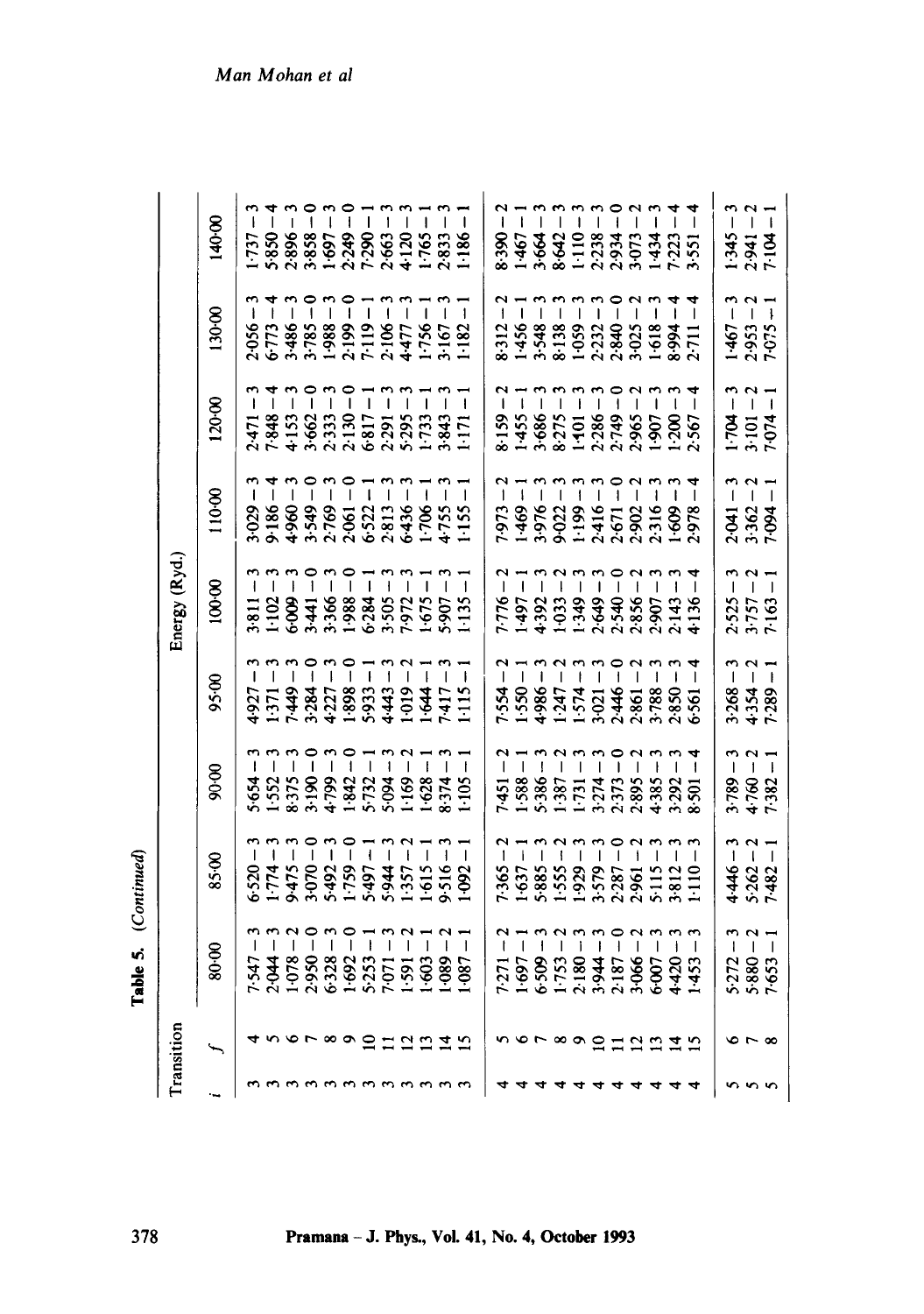| (Continued)                                                                                                                                                                                                                                                                                                                                                                                                                                                                                                                                                |                                                                                                                                                                                        |                                                                                                                                                                                             |                                                                                                                                                                                                                                                                                                                                                                                       |                                                                                                                                 |                                                                                                                                                    |                                                                                                                                                                                                                                                                                                                                                                       |                                                                                                                                                                                                                                                                                                                                                                                                                                                  |                                                                                                                                                    |                   |                                                         |
|------------------------------------------------------------------------------------------------------------------------------------------------------------------------------------------------------------------------------------------------------------------------------------------------------------------------------------------------------------------------------------------------------------------------------------------------------------------------------------------------------------------------------------------------------------|----------------------------------------------------------------------------------------------------------------------------------------------------------------------------------------|---------------------------------------------------------------------------------------------------------------------------------------------------------------------------------------------|---------------------------------------------------------------------------------------------------------------------------------------------------------------------------------------------------------------------------------------------------------------------------------------------------------------------------------------------------------------------------------------|---------------------------------------------------------------------------------------------------------------------------------|----------------------------------------------------------------------------------------------------------------------------------------------------|-----------------------------------------------------------------------------------------------------------------------------------------------------------------------------------------------------------------------------------------------------------------------------------------------------------------------------------------------------------------------|--------------------------------------------------------------------------------------------------------------------------------------------------------------------------------------------------------------------------------------------------------------------------------------------------------------------------------------------------------------------------------------------------------------------------------------------------|----------------------------------------------------------------------------------------------------------------------------------------------------|-------------------|---------------------------------------------------------|
|                                                                                                                                                                                                                                                                                                                                                                                                                                                                                                                                                            |                                                                                                                                                                                        |                                                                                                                                                                                             |                                                                                                                                                                                                                                                                                                                                                                                       |                                                                                                                                 |                                                                                                                                                    |                                                                                                                                                                                                                                                                                                                                                                       |                                                                                                                                                                                                                                                                                                                                                                                                                                                  |                                                                                                                                                    |                   |                                                         |
|                                                                                                                                                                                                                                                                                                                                                                                                                                                                                                                                                            |                                                                                                                                                                                        |                                                                                                                                                                                             |                                                                                                                                                                                                                                                                                                                                                                                       |                                                                                                                                 |                                                                                                                                                    |                                                                                                                                                                                                                                                                                                                                                                       |                                                                                                                                                                                                                                                                                                                                                                                                                                                  |                                                                                                                                                    |                   |                                                         |
| $\frac{1493}{7463}$<br>$\frac{166}{1951}$<br>$\frac{169}{1951}$<br>$\frac{169}{1951}$                                                                                                                                                                                                                                                                                                                                                                                                                                                                      | 11111<br>560 3833 38346                                                                                                                                                                | $1.798 - 3$<br>$9.063 - 4$<br>$9.063 - 3$<br>$1.996 - 3$<br>$1.989 - 2$<br>$1.9883 - 3$<br>$5.883 - 3$<br>$5.273 - 0$                                                                       | $\begin{array}{l} 2168 - 3 \\ 2954 - 4 \\ 9954 - 3 \\ 2150 - 3 \\ 2127 - 2 \\ 316 - 2 \\ 1816 - 3 \\ 195 - 0 \\ 2195 - 0 \\ 2195 - 0 \\ 2195 - 0 \\ 2195 - 0 \\ 2195 - 0 \\ 2195 - 0 \\ 2195 - 0 \\ 2195 - 0 \\ 2195 - 0 \\ 2195 - 0 \\ 2195 - 0 \\ 2195 - 0 \\ 2195 - 0 \\ 2195 - 0 \\ 2195 - 0 \\ 2195 - 0$                                                                         | $\begin{array}{c} 1 & 1 & 1 & 1 & 1 \\ 1 & 1 & 1 & 1 & 1 \\ \end{array}$<br>2727<br>119<br>1731<br>6403<br>1727<br>9018<br>2108 | $3.624 - 3$<br>$1.270 - 3$<br>$1.533 - 3$<br>$3.533 - 3$<br>$1.641 - 2$<br>$1.155 - 2$<br>$1.155 - 2$                                              | $\begin{array}{c} 0.00000000 \\ 0.00000000 \\ 0.000000 \\ 0.000000 \\ 0.000000 \\ 0.000000 \\ 0.000000 \\ 0.000000 \\ 0.000000 \\ 0.000000 \\ 0.000000 \\ 0.000000 \\ 0.000000 \\ 0.000000 \\ 0.000000 \\ 0.000000 \\ 0.000000 \\ 0.000000 \\ 0.000000 \\ 0.000000 \\ 0.000000$<br>4271<br>1:563<br>4:563<br>4:563<br>4:563                                           | $\begin{array}{c} 0.000000 \\ 0.000000 \\ 0.00000 \\ 0.00000 \\ 0.00000 \\ 0.00000 \\ 0.00000 \\ 0.00000 \\ 0.00000 \\ 0.00000 \\ 0.00000 \\ 0.00000 \\ 0.00000 \\ 0.00000 \\ 0.00000 \\ 0.00000 \\ 0.00000 \\ 0.00000 \\ 0.00000 \\ 0.00000 \\ 0.00000 \\ 0.00000 \\ 0.00000 \\ 0.0$<br>5103<br>1469<br>4482555<br>1550<br>1888                                                                                                                 | $6-163-3$<br>$-392-3$<br>$-392-3$<br>$-3479-2$<br>$-273-2$<br>$-273-2$<br>$-393-2$                                                                 | っかけにははち           |                                                         |
|                                                                                                                                                                                                                                                                                                                                                                                                                                                                                                                                                            |                                                                                                                                                                                        |                                                                                                                                                                                             |                                                                                                                                                                                                                                                                                                                                                                                       |                                                                                                                                 |                                                                                                                                                    |                                                                                                                                                                                                                                                                                                                                                                       |                                                                                                                                                                                                                                                                                                                                                                                                                                                  |                                                                                                                                                    |                   |                                                         |
|                                                                                                                                                                                                                                                                                                                                                                                                                                                                                                                                                            |                                                                                                                                                                                        |                                                                                                                                                                                             |                                                                                                                                                                                                                                                                                                                                                                                       |                                                                                                                                 |                                                                                                                                                    |                                                                                                                                                                                                                                                                                                                                                                       |                                                                                                                                                                                                                                                                                                                                                                                                                                                  |                                                                                                                                                    |                   |                                                         |
|                                                                                                                                                                                                                                                                                                                                                                                                                                                                                                                                                            |                                                                                                                                                                                        |                                                                                                                                                                                             |                                                                                                                                                                                                                                                                                                                                                                                       |                                                                                                                                 |                                                                                                                                                    |                                                                                                                                                                                                                                                                                                                                                                       |                                                                                                                                                                                                                                                                                                                                                                                                                                                  |                                                                                                                                                    |                   |                                                         |
|                                                                                                                                                                                                                                                                                                                                                                                                                                                                                                                                                            |                                                                                                                                                                                        |                                                                                                                                                                                             |                                                                                                                                                                                                                                                                                                                                                                                       |                                                                                                                                 |                                                                                                                                                    |                                                                                                                                                                                                                                                                                                                                                                       |                                                                                                                                                                                                                                                                                                                                                                                                                                                  |                                                                                                                                                    |                   |                                                         |
|                                                                                                                                                                                                                                                                                                                                                                                                                                                                                                                                                            |                                                                                                                                                                                        |                                                                                                                                                                                             |                                                                                                                                                                                                                                                                                                                                                                                       |                                                                                                                                 |                                                                                                                                                    |                                                                                                                                                                                                                                                                                                                                                                       |                                                                                                                                                                                                                                                                                                                                                                                                                                                  |                                                                                                                                                    |                   |                                                         |
|                                                                                                                                                                                                                                                                                                                                                                                                                                                                                                                                                            |                                                                                                                                                                                        |                                                                                                                                                                                             |                                                                                                                                                                                                                                                                                                                                                                                       |                                                                                                                                 |                                                                                                                                                    |                                                                                                                                                                                                                                                                                                                                                                       |                                                                                                                                                                                                                                                                                                                                                                                                                                                  |                                                                                                                                                    |                   |                                                         |
|                                                                                                                                                                                                                                                                                                                                                                                                                                                                                                                                                            |                                                                                                                                                                                        |                                                                                                                                                                                             |                                                                                                                                                                                                                                                                                                                                                                                       |                                                                                                                                 |                                                                                                                                                    |                                                                                                                                                                                                                                                                                                                                                                       |                                                                                                                                                                                                                                                                                                                                                                                                                                                  |                                                                                                                                                    |                   |                                                         |
|                                                                                                                                                                                                                                                                                                                                                                                                                                                                                                                                                            |                                                                                                                                                                                        |                                                                                                                                                                                             |                                                                                                                                                                                                                                                                                                                                                                                       |                                                                                                                                 |                                                                                                                                                    |                                                                                                                                                                                                                                                                                                                                                                       |                                                                                                                                                                                                                                                                                                                                                                                                                                                  |                                                                                                                                                    |                   |                                                         |
|                                                                                                                                                                                                                                                                                                                                                                                                                                                                                                                                                            |                                                                                                                                                                                        |                                                                                                                                                                                             |                                                                                                                                                                                                                                                                                                                                                                                       |                                                                                                                                 |                                                                                                                                                    |                                                                                                                                                                                                                                                                                                                                                                       |                                                                                                                                                                                                                                                                                                                                                                                                                                                  |                                                                                                                                                    |                   |                                                         |
| $2:262$<br>$1:175$<br>$1:070$<br>$2:393$<br>$5:032$<br>$7:230$<br>$4:562$                                                                                                                                                                                                                                                                                                                                                                                                                                                                                  | 2225<br>1-217<br>1-966<br>2-3266<br>6-3397<br>4-997                                                                                                                                    | NNMONMOM<br>               <br>2158<br>1.302<br>1.112<br>2.358<br>5.750<br>5.750                                                                                                            | 11111111<br>17111111<br>2-073<br>1-203<br>1-203<br>2-505<br>4-701<br>6-877                                                                                                                                                                                                                                                                                                            | 11111111<br>11111111<br>1973<br>1586<br>1584<br>1589<br>1589<br>1975<br>1975                                                    | $1839 - 2$<br>$1822 - 2$<br>$1564 - 5$<br>$1564 - 2$<br>$2065 - 2$<br>$6675 - 2$<br>$6682 - 2$<br>$6682 - 2$                                       | $\begin{array}{c} 1 & 1 & 1 & 1 & 1 & 1 \\ 1 & 1 & 1 & 1 & 1 & 1 \\ \end{array}$<br>1802<br>1903 34 36 36 1703<br>1904 36 36 36 171                                                                                                                                                                                                                                   | $\begin{array}{c} 1 & 0 & 0 & 0 & 0 & 0 \\ 0 & 0 & 0 & 0 & 0 & 0 \\ 0 & 0 & 0 & 0 & 0 & 0 \\ 0 & 0 & 0 & 0 & 0 & 0 \\ 0 & 0 & 0 & 0 & 0 & 0 \\ 0 & 0 & 0 & 0 & 0 & 0 \\ 0 & 0 & 0 & 0 & 0 & 0 \\ 0 & 0 & 0 & 0 & 0 & 0 \\ 0 & 0 & 0 & 0 & 0 & 0 \\ 0 & 0 & 0 & 0 & 0 & 0 & 0 \\ 0 & 0 & 0 & 0 & 0 & 0 & 0 \\ 0 & 0 & 0 &$<br>1-746<br>2-127<br>2-838<br>1-836<br>1-543<br>1-543                                                                  | $1-701 - 2$<br>$2-319 - 3$<br>$2-319 - 3$<br>$2-396 - 3$<br>$2-396 - 3$<br>$2-381 - 2$<br>$2-381 - 2$<br>$2-381 - 2$<br>$2-381 - 2$<br>$2-381 - 2$ | ∞♪212121          | ファファファファ                                                |
|                                                                                                                                                                                                                                                                                                                                                                                                                                                                                                                                                            |                                                                                                                                                                                        |                                                                                                                                                                                             |                                                                                                                                                                                                                                                                                                                                                                                       |                                                                                                                                 |                                                                                                                                                    |                                                                                                                                                                                                                                                                                                                                                                       |                                                                                                                                                                                                                                                                                                                                                                                                                                                  |                                                                                                                                                    |                   |                                                         |
|                                                                                                                                                                                                                                                                                                                                                                                                                                                                                                                                                            |                                                                                                                                                                                        |                                                                                                                                                                                             |                                                                                                                                                                                                                                                                                                                                                                                       |                                                                                                                                 |                                                                                                                                                    |                                                                                                                                                                                                                                                                                                                                                                       |                                                                                                                                                                                                                                                                                                                                                                                                                                                  |                                                                                                                                                    |                   |                                                         |
|                                                                                                                                                                                                                                                                                                                                                                                                                                                                                                                                                            | 8.187                                                                                                                                                                                  |                                                                                                                                                                                             |                                                                                                                                                                                                                                                                                                                                                                                       |                                                                                                                                 | $-984$                                                                                                                                             |                                                                                                                                                                                                                                                                                                                                                                       | 6420                                                                                                                                                                                                                                                                                                                                                                                                                                             |                                                                                                                                                    |                   |                                                         |
|                                                                                                                                                                                                                                                                                                                                                                                                                                                                                                                                                            | $\pm$<br>4425                                                                                                                                                                          |                                                                                                                                                                                             |                                                                                                                                                                                                                                                                                                                                                                                       | $\tilde{ }$<br>8.430<br>7.314                                                                                                   |                                                                                                                                                    |                                                                                                                                                                                                                                                                                                                                                                       |                                                                                                                                                                                                                                                                                                                                                                                                                                                  |                                                                                                                                                    |                   |                                                         |
|                                                                                                                                                                                                                                                                                                                                                                                                                                                                                                                                                            |                                                                                                                                                                                        |                                                                                                                                                                                             |                                                                                                                                                                                                                                                                                                                                                                                       | $\overline{\phantom{0}}$<br>3.855                                                                                               |                                                                                                                                                    |                                                                                                                                                                                                                                                                                                                                                                       |                                                                                                                                                                                                                                                                                                                                                                                                                                                  |                                                                                                                                                    |                   |                                                         |
|                                                                                                                                                                                                                                                                                                                                                                                                                                                                                                                                                            |                                                                                                                                                                                        |                                                                                                                                                                                             |                                                                                                                                                                                                                                                                                                                                                                                       | $-3$<br>$-2$                                                                                                                    |                                                                                                                                                    |                                                                                                                                                                                                                                                                                                                                                                       |                                                                                                                                                                                                                                                                                                                                                                                                                                                  |                                                                                                                                                    |                   |                                                         |
|                                                                                                                                                                                                                                                                                                                                                                                                                                                                                                                                                            |                                                                                                                                                                                        |                                                                                                                                                                                             |                                                                                                                                                                                                                                                                                                                                                                                       |                                                                                                                                 |                                                                                                                                                    |                                                                                                                                                                                                                                                                                                                                                                       |                                                                                                                                                                                                                                                                                                                                                                                                                                                  |                                                                                                                                                    |                   |                                                         |
|                                                                                                                                                                                                                                                                                                                                                                                                                                                                                                                                                            |                                                                                                                                                                                        |                                                                                                                                                                                             |                                                                                                                                                                                                                                                                                                                                                                                       | $-1$<br>$-2$                                                                                                                    |                                                                                                                                                    |                                                                                                                                                                                                                                                                                                                                                                       |                                                                                                                                                                                                                                                                                                                                                                                                                                                  |                                                                                                                                                    |                   |                                                         |
| $\begin{array}{c} \texttt{m} \\ \texttt{m} \\ \texttt{m} \\ \texttt{m} \\ \texttt{m} \\ \texttt{m} \\ \texttt{m} \\ \texttt{m} \\ \texttt{m} \\ \texttt{m} \\ \texttt{m} \\ \texttt{m} \\ \texttt{m} \\ \texttt{m} \\ \texttt{m} \\ \texttt{m} \\ \texttt{m} \\ \texttt{m} \\ \texttt{m} \\ \texttt{m} \\ \texttt{m} \\ \texttt{m} \\ \texttt{m} \\ \texttt{m} \\ \texttt{m} \\ \texttt{m} \\ \texttt{m} \\ \texttt{m} \\ \texttt{m} \\ \texttt{m} \\ \texttt$<br>$-3.333$<br>$-2.324$<br>$-3.434$<br>$-5.38$<br>$-3.324$<br>$-5.38$<br>$-3.82$<br>$-3.82$ | $\begin{array}{l} 3 \cdot 032 - 3 \\ 2 \cdot 255 - 2 \\ 2 \cdot 257 - 1 \\ 2 \cdot 257 - 2 \\ 4 \cdot 293 - 3 \\ 5 \cdot 353 - 3 \\ 6 \cdot 390 - 3 \\ 4 \cdot 290 - 0 \\ \end{array}$ | $7 - 7 - 7 - 7 - 8 - 9 - 1$<br>$-7 - 7 - 7 - 7 - 9 - 9 - 9 - 9 - 1$<br>$-7 - 7 - 7 - 9 - 9 - 9 - 1$<br>$-7 - 7 - 9 - 1 - 1 - 1 - 1$<br>$-7 - 7 - 1 - 1 - 1 - 1$<br>$-7 - 7 - 1 - 1 - 1 - 1$ | $\begin{array}{l} 7 \\ 4 \\ 2 \\ 3 \\ 4 \\ 5 \\ 6 \\ 7 \\ 8 \\ 9 \\ 1 \\ 1 \\ 1 \\ 2 \\ 3 \\ 4 \\ 5 \\ 6 \\ 7 \\ 8 \\ 9 \\ 1 \\ 1 \\ 1 \\ 2 \\ 3 \\ 4 \\ 4 \\ 5 \\ 1 \\ 1 \\ 2 \\ 3 \\ 4 \\ 4 \\ 5 \\ 4 \\ 5 \\ 6 \\ 6 \\ 7 \\ 7 \\ 8 \\ 9 \\ 9 \\ 9 \\ 9 \\ 9 \\ 1 \\ 1 \\ 1 \\ 2 \\ 3 \\ 4 \\ 4 \\ 5 \\ 9 \\ 9 \\ 9 \\ 9 \\ 9 \\ 9 \\ 9 \\ 1 \\ 1 \\ 1 \\ 2 \\ 3 \\ 4 \\ 4 \\ 5 \\$ | 5-965<br>2-965<br>2-339<br>4-217<br>5-4-82<br>1-82                                                                              | $6-636 - 3$<br>$3-558 - 2$<br>$3-558 - 1$<br>$3-558 - 2$<br>$3-558 - 2$<br>$3-583 - 2$<br>$3-580 - 2$<br>$3-680 - 2$<br>$3-680 - 2$<br>$3-680 - 2$ | 7855<br>39571 23865<br>3956 23865<br>3956 2387<br>3956 2387                                                                                                                                                                                                                                                                                                           | $\begin{array}{c c c c c c} \hline \texttt{m} & \texttt{m} & \texttt{m} & \texttt{m} & \texttt{m} & \texttt{m} \\ \hline \texttt{m} & \texttt{m} & \texttt{m} & \texttt{m} & \texttt{m} & \texttt{m} & \texttt{m} \\ \hline \texttt{m} & \texttt{m} & \texttt{m} & \texttt{m} & \texttt{m} & \texttt{m} & \texttt{m} & \texttt{m} \\ \hline \texttt{m} & \texttt{m} & \texttt{m} & \texttt{m} & \texttt{m} & \texttt{m} & \text$<br>843841167486 | $1-155 - 2$<br>4979 - 1<br>4979 - 1<br>4976 - 2<br>4267 - 2<br>4267 - 2<br>4267 - 2<br>426 - 2<br>426 - 1                                          | r ∞ ๑ ฏ ฐ ฏ ฏ ฐ ฏ | $\circ \circ \circ \circ \circ \circ \circ \circ \circ$ |
|                                                                                                                                                                                                                                                                                                                                                                                                                                                                                                                                                            |                                                                                                                                                                                        |                                                                                                                                                                                             |                                                                                                                                                                                                                                                                                                                                                                                       | $\frac{3}{1}$                                                                                                                   |                                                                                                                                                    |                                                                                                                                                                                                                                                                                                                                                                       |                                                                                                                                                                                                                                                                                                                                                                                                                                                  |                                                                                                                                                    |                   |                                                         |
|                                                                                                                                                                                                                                                                                                                                                                                                                                                                                                                                                            |                                                                                                                                                                                        |                                                                                                                                                                                             |                                                                                                                                                                                                                                                                                                                                                                                       |                                                                                                                                 |                                                                                                                                                    |                                                                                                                                                                                                                                                                                                                                                                       |                                                                                                                                                                                                                                                                                                                                                                                                                                                  |                                                                                                                                                    |                   |                                                         |
|                                                                                                                                                                                                                                                                                                                                                                                                                                                                                                                                                            |                                                                                                                                                                                        |                                                                                                                                                                                             |                                                                                                                                                                                                                                                                                                                                                                                       |                                                                                                                                 |                                                                                                                                                    |                                                                                                                                                                                                                                                                                                                                                                       |                                                                                                                                                                                                                                                                                                                                                                                                                                                  |                                                                                                                                                    |                   |                                                         |
|                                                                                                                                                                                                                                                                                                                                                                                                                                                                                                                                                            |                                                                                                                                                                                        |                                                                                                                                                                                             |                                                                                                                                                                                                                                                                                                                                                                                       |                                                                                                                                 |                                                                                                                                                    |                                                                                                                                                                                                                                                                                                                                                                       |                                                                                                                                                                                                                                                                                                                                                                                                                                                  |                                                                                                                                                    |                   | うううう                                                    |
|                                                                                                                                                                                                                                                                                                                                                                                                                                                                                                                                                            |                                                                                                                                                                                        |                                                                                                                                                                                             |                                                                                                                                                                                                                                                                                                                                                                                       |                                                                                                                                 |                                                                                                                                                    |                                                                                                                                                                                                                                                                                                                                                                       |                                                                                                                                                                                                                                                                                                                                                                                                                                                  |                                                                                                                                                    |                   |                                                         |
|                                                                                                                                                                                                                                                                                                                                                                                                                                                                                                                                                            |                                                                                                                                                                                        |                                                                                                                                                                                             |                                                                                                                                                                                                                                                                                                                                                                                       |                                                                                                                                 |                                                                                                                                                    |                                                                                                                                                                                                                                                                                                                                                                       |                                                                                                                                                                                                                                                                                                                                                                                                                                                  |                                                                                                                                                    |                   |                                                         |
|                                                                                                                                                                                                                                                                                                                                                                                                                                                                                                                                                            |                                                                                                                                                                                        |                                                                                                                                                                                             |                                                                                                                                                                                                                                                                                                                                                                                       |                                                                                                                                 |                                                                                                                                                    |                                                                                                                                                                                                                                                                                                                                                                       |                                                                                                                                                                                                                                                                                                                                                                                                                                                  |                                                                                                                                                    |                   |                                                         |
| $2:304 - 2$<br>$3:252 - 3$<br>$1:308 - 1$<br>$1:310 + 1$<br>$1:310 - 3$<br>$2:474 - 3$<br>$2:474 - 3$                                                                                                                                                                                                                                                                                                                                                                                                                                                      | $2:990 - 2$<br>$3:595 - 3$<br>$1:910 - 1$<br>$1:275 + 1$<br>$1:275 - 3$<br>$2:405 - 3$<br>$2:4645 - 3$                                                                                 | $2416 - 2$<br>$3.955 - 3$<br>$3.955 - 2$<br>$3.947 - 2$<br>$1.239 - 2$<br>$1.990 - 2$<br>$1.990 - 2$<br>$2.332 - 3$<br>$2.332 - 3$                                                          | $2.670 - 2$<br>$4.326 - 3$<br>$9.626 - 2$<br>$9.626 + 1$<br>$1.315 - 2$<br>$2.253 - 0$<br>$2.253 - 3$                                                                                                                                                                                                                                                                                 | $3-965-2$<br>$4-741-3$<br>$9-347-2$<br>$1-447-2$<br>$1-440-2$<br>$1-400-2$<br>$1-38-3$<br>$2-152-3$                             | $3-638 - 2$<br>$5-264 - 3$<br>$5-264 - 2$<br>$5-264 - 2$<br>$5-264 - 2$<br>$5-266 - 2$<br>$1-1087 - 2$<br>$1-087 - 2$                              | $\begin{array}{c} 2 & 0 & 0 & 0 \\ 0 & 0 & 0 & 0 \\ 0 & 0 & 0 & 0 \\ 0 & 0 & 0 & 0 \\ 0 & 0 & 0 & 0 \\ 0 & 0 & 0 & 0 \\ 0 & 0 & 0 & 0 \\ 0 & 0 & 0 & 0 \\ 0 & 0 & 0 & 0 \\ 0 & 0 & 0 & 0 \\ 0 & 0 & 0 & 0 \\ 0 & 0 & 0 & 0 & 0 \\ 0 & 0 & 0 & 0 & 0 \\ 0 & 0 & 0 & 0 & 0 \\ 0 & 0 & 0 & 0 & 0 \\ 0 & 0 & 0 & 0 & 0 & 0 \\ 0 &$<br>4009<br>55271738<br>5527388<br>1253 | $\begin{array}{c} 2 & 0 & 0 & 0 \\ 0 & 0 & 0 & 0 \\ 0 & 0 & 0 & 0 \\ 0 & 0 & 0 & 0 \\ 0 & 0 & 0 & 0 \\ 0 & 0 & 0 & 0 \\ 0 & 0 & 0 & 0 \\ 0 & 0 & 0 & 0 \\ 0 & 0 & 0 & 0 \\ 0 & 0 & 0 & 0 \\ 0 & 0 & 0 & 0 \\ 0 & 0 & 0 & 0 \\ 0 & 0 & 0 & 0 & 0 \\ 0 & 0 & 0 & 0 & 0 \\ 0 & 0 & 0 & 0 & 0 \\ 0 & 0 & 0 & 0 & 0 \\ 0 & 0 & 0 &$<br>4592.<br>5-932.<br>5-232.541.480.                                                                              | $4972 - 2$<br>$6474 - 3$<br>$6475 - 2$<br>$6475 - 2$<br>$6475 - 2$<br>$6475 - 2$<br>$6475 - 2$<br>$6475 - 2$<br>$6475 - 2$                         | りりけにははお           |                                                         |
|                                                                                                                                                                                                                                                                                                                                                                                                                                                                                                                                                            |                                                                                                                                                                                        |                                                                                                                                                                                             |                                                                                                                                                                                                                                                                                                                                                                                       |                                                                                                                                 |                                                                                                                                                    |                                                                                                                                                                                                                                                                                                                                                                       |                                                                                                                                                                                                                                                                                                                                                                                                                                                  |                                                                                                                                                    |                   |                                                         |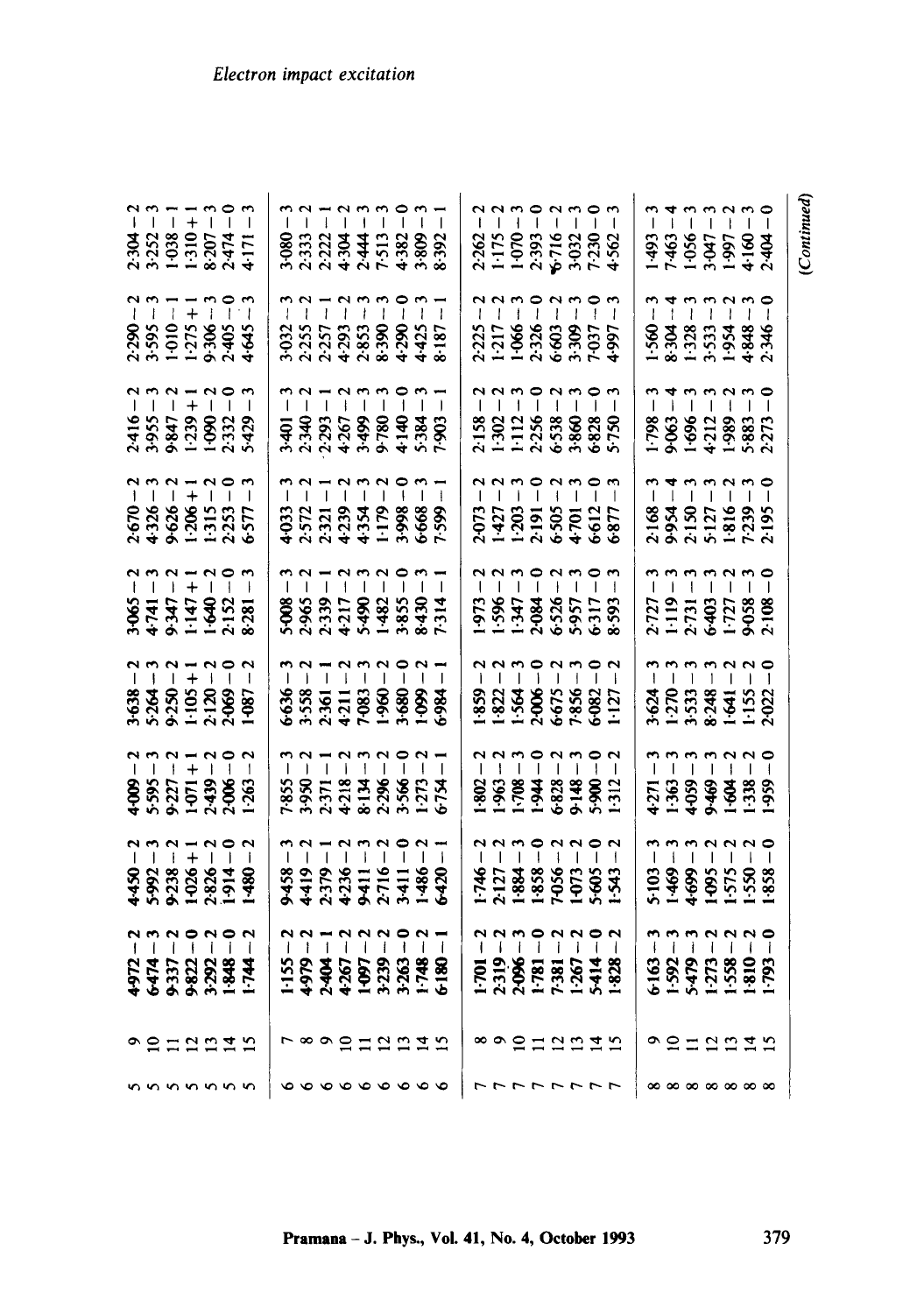. (Continued)

| ш |  |
|---|--|
|   |  |
|   |  |
| ь |  |
|   |  |

|                 | Transition     |                                                                                         |                                                                                                                 |                                                              |                                                                                       | Energy (Ryd.)                                                            |                                                                                                                                                                                                                                                                                                        |                                                                          |                                                                            |                                                                         |
|-----------------|----------------|-----------------------------------------------------------------------------------------|-----------------------------------------------------------------------------------------------------------------|--------------------------------------------------------------|---------------------------------------------------------------------------------------|--------------------------------------------------------------------------|--------------------------------------------------------------------------------------------------------------------------------------------------------------------------------------------------------------------------------------------------------------------------------------------------------|--------------------------------------------------------------------------|----------------------------------------------------------------------------|-------------------------------------------------------------------------|
|                 |                | 80.00                                                                                   | 8500                                                                                                            | 90.00                                                        | 95.00                                                                                 | 100.00                                                                   | 110-00                                                                                                                                                                                                                                                                                                 | 120.00                                                                   | 130-00                                                                     | 140.00                                                                  |
|                 | $\overline{a}$ | $5-534 - 1$<br>$5-207 - 2$<br>$6-155 - 2$<br>$6-157 - 2$<br>$6-1575 - 2$<br>$1-575 - 2$ | $5.784 - 1$<br>$4.309 - 3$<br>$4.905 - 3$<br>$6.985 - 3$<br>$6.985 - 3$<br>$6.935 - 4$                          | $6-091-1$<br>$3-607-3$<br>$4-203-3$<br>$7-259-3$<br>$1-27-3$ | $6 - 328 - 1$<br>$3 - 6 - 326 - 1$<br>$3 - 565 - 1$<br>$3 - 438 - 1$<br>$3 - 438 - 1$ | $\mathbf{I}$<br>6699<br>232714.5882.5832.58                              | $\begin{array}{r} 6.991 - 1 \\ 1.899 - 3 \\ 2.211 - 3 \\ 8.581 - 4 \\ 8.566 - 4 \\ 9.666 - 4 \\ 1.030 - 4 \\ 3.030 - 4 \\ 4.566 - 5 \\ 3.030 - 4 \\ 4.030 - 4 \\ 5.030 - 4 \\ 6.030 - 4 \\ 7.030 - 4 \\ 8.030 - 4 \\ 9.030 - 4 \\ 1.030 - 4 \\ 1.030 - 4 \\ 1.030 - 4 \\ 1.030 - 4 \\ 1.030 - 4 \\ 1.$ | $7.275 - 1$<br>$1.657 - 3$<br>$1.901 - 3$<br>$1.9947 - 3$<br>$3.701 - 4$ | $7-577-1$<br>$1-552-3$<br>$1-762-3$<br>$9-183-3$<br>$3-300-4$<br>$3-300-4$ | $-592.1$                                                                |
|                 |                |                                                                                         |                                                                                                                 |                                                              |                                                                                       | ှ                                                                        |                                                                                                                                                                                                                                                                                                        |                                                                          |                                                                            |                                                                         |
|                 | 12215          |                                                                                         |                                                                                                                 |                                                              |                                                                                       | $\tilde{1}$                                                              |                                                                                                                                                                                                                                                                                                        |                                                                          |                                                                            | $1.615 - 3$<br>1.899 - 3<br>9.301 - 3<br>3.501 - 4                      |
|                 |                |                                                                                         |                                                                                                                 |                                                              |                                                                                       | ີເ                                                                       |                                                                                                                                                                                                                                                                                                        |                                                                          |                                                                            |                                                                         |
|                 |                |                                                                                         |                                                                                                                 |                                                              |                                                                                       | $\frac{4}{1}$                                                            |                                                                                                                                                                                                                                                                                                        |                                                                          |                                                                            |                                                                         |
| ο               |                |                                                                                         |                                                                                                                 | $5 - 587 - 4$                                                | $+870-$                                                                               | $\vec{a}$                                                                |                                                                                                                                                                                                                                                                                                        | $2.530 - 4$                                                              |                                                                            | $2.294 - 4$                                                             |
|                 |                |                                                                                         |                                                                                                                 |                                                              |                                                                                       |                                                                          |                                                                                                                                                                                                                                                                                                        |                                                                          |                                                                            | $9.628 - 1$<br>$6.462 - 2$<br>$1.647 - 2$<br>$1.896 - 1$<br>$1.896 - 3$ |
| 5555            |                | 7.176 - 1<br>1.439 - 1<br>1.4350 - 2<br>2.414 - 2<br>2.114 - 2                          | $7:571 - 1$<br>1.329 - 1<br>4.286 - 2<br>2.248 - 1<br>1.828 - 2<br>$\begin{array}{c} \hline \hline \end{array}$ | $7.882 - 1$<br>1.236 - 1<br>3.807 - 2<br>2.115 - 1           | $8:133 - 1$<br>1:154 - 1<br>3:402 - 2<br>2:014 - 1                                    | $8.542 - 1$<br>1-015 - 1<br>2.771 - 2<br>1.876 - 1<br>1.118 - 2          | $8.819 - 1$ $9.014 - 2$ $2.326 - 1$ $1.794 - 1$ $6.291 - 3$                                                                                                                                                                                                                                            | $9.116 - 1$<br>$8.024 - 2$<br>$2.011 - 2$<br>$1.751 - 1$<br>$1.751 - 3$  | $9.457 - 1$<br>$7.162 - 2$<br>$1.791 - 2$<br>$1.771 - 1$<br>$1.710 - 3$    |                                                                         |
|                 |                |                                                                                         |                                                                                                                 |                                                              |                                                                                       | $\mathfrak{g}$                                                           |                                                                                                                                                                                                                                                                                                        |                                                                          |                                                                            |                                                                         |
|                 | 2235           |                                                                                         |                                                                                                                 |                                                              |                                                                                       |                                                                          |                                                                                                                                                                                                                                                                                                        |                                                                          |                                                                            |                                                                         |
| $\mathbf{r}$    |                |                                                                                         | $\overline{1}$                                                                                                  | $1 - 594 - 2$                                                | $1-402-7$                                                                             | $\frac{2}{1}$                                                            |                                                                                                                                                                                                                                                                                                        |                                                                          |                                                                            |                                                                         |
|                 |                |                                                                                         |                                                                                                                 |                                                              |                                                                                       |                                                                          |                                                                                                                                                                                                                                                                                                        |                                                                          |                                                                            |                                                                         |
|                 | 2212           | $2.495 - 2$<br>1.368 - 1<br>5.753 - 1                                                   | $2.206 - 2$<br>$1.214 - 1$<br>$5.622 - 1$<br>$8.729 - 2$                                                        | $1.966 - 2$<br>$1.082 - 1$<br>$5.528 - 1$<br>$7.756 - 2$     | $2 - 9169 - 2$<br>$5 - 299 - 689 - 2$<br>$5 - 199 - 1$                                | $\frac{1}{471} - 2$<br>$\frac{7}{892} - 2$<br>$5.296 - 1$<br>$5.575 - 2$ | $1.265 - 2$<br>$6.565 - 2$<br>$5.148 - 1$<br>$4.595 - 2$                                                                                                                                                                                                                                               | $1.115 - 2$<br>$5.561 - 2$<br>$4.994 - 1$<br>$3.887 - 2$                 | $9.944 - 3$<br>4.771 - 2<br>4.851 - 1<br>5.386 - 2                         | $8.894 - 3$<br>$4.125 - 2$<br>$4.770 - 1$<br>$3.047 - 2$                |
|                 |                |                                                                                         |                                                                                                                 |                                                              |                                                                                       |                                                                          |                                                                                                                                                                                                                                                                                                        |                                                                          |                                                                            |                                                                         |
|                 |                | $\tilde{ }$<br>9.852                                                                    |                                                                                                                 |                                                              |                                                                                       |                                                                          |                                                                                                                                                                                                                                                                                                        |                                                                          |                                                                            |                                                                         |
| $\overline{12}$ | മ              |                                                                                         |                                                                                                                 |                                                              |                                                                                       |                                                                          |                                                                                                                                                                                                                                                                                                        |                                                                          |                                                                            |                                                                         |
| $\frac{2}{2}$   | $\frac{4}{5}$  | $4.920 - 2$<br>9.902 - 2<br>1.454 - 1                                                   | $4-353-2$<br>8-829-2<br>1-436-1                                                                                 | $3.869 - 2$<br>7.890 - 2<br>1.430 - 1                        | $3-456 - 2$<br>7-068 - 2<br>1-426 - 1                                                 | $2.808 - 2$<br>5.722 - 2<br>5.722 - 1                                    | $2:343 - 2$<br>4-697 - 2<br>1-441 - 1                                                                                                                                                                                                                                                                  | $2.008 - 2$<br>$3.913 - 2$<br>$1.459 - 1$                                | $1.765 - 2$<br>3.314 - 2<br>1.479 - 1                                      | $1.590 - 2$<br>2-861 - 2<br>1.501 - 1                                   |
|                 |                |                                                                                         |                                                                                                                 |                                                              |                                                                                       |                                                                          |                                                                                                                                                                                                                                                                                                        |                                                                          |                                                                            |                                                                         |
| 13              | $\overline{a}$ |                                                                                         |                                                                                                                 |                                                              |                                                                                       |                                                                          |                                                                                                                                                                                                                                                                                                        | $1-015-2$<br>4.126 – 2                                                   | $1.069 - 2$<br>$3.470 - 2$                                                 | $1.118 - 2$<br>2.945 – 2                                                |
| $\mathbf{r}$    | 15             | $9 - 36 - 3$<br>9.797 - 2                                                               | $8.805 - 3$<br>$8.798 - 2$                                                                                      | $8 - 24 - 3$<br>7-928 - 2                                    | $8.762 - 3$<br>7.168 – 2                                                              | $9-085-3$<br>$5-914-2$                                                   | $9-590-3$<br>4-926 - 2                                                                                                                                                                                                                                                                                 |                                                                          |                                                                            |                                                                         |
| $\vec{a}$       | $\overline{2}$ | $2.227 - 2$                                                                             |                                                                                                                 | $1.949 - 2$ $1.718 - 2$                                      | $1.524 - 2$                                                                           | $1.229 - 2$                                                              | $1-019 - 2$                                                                                                                                                                                                                                                                                            | $8 - 617 - 3$                                                            | $7.360 - 3$                                                                | $6 - 362.9$                                                             |
|                 |                |                                                                                         |                                                                                                                 |                                                              |                                                                                       |                                                                          |                                                                                                                                                                                                                                                                                                        |                                                                          |                                                                            |                                                                         |

Man Mohan et al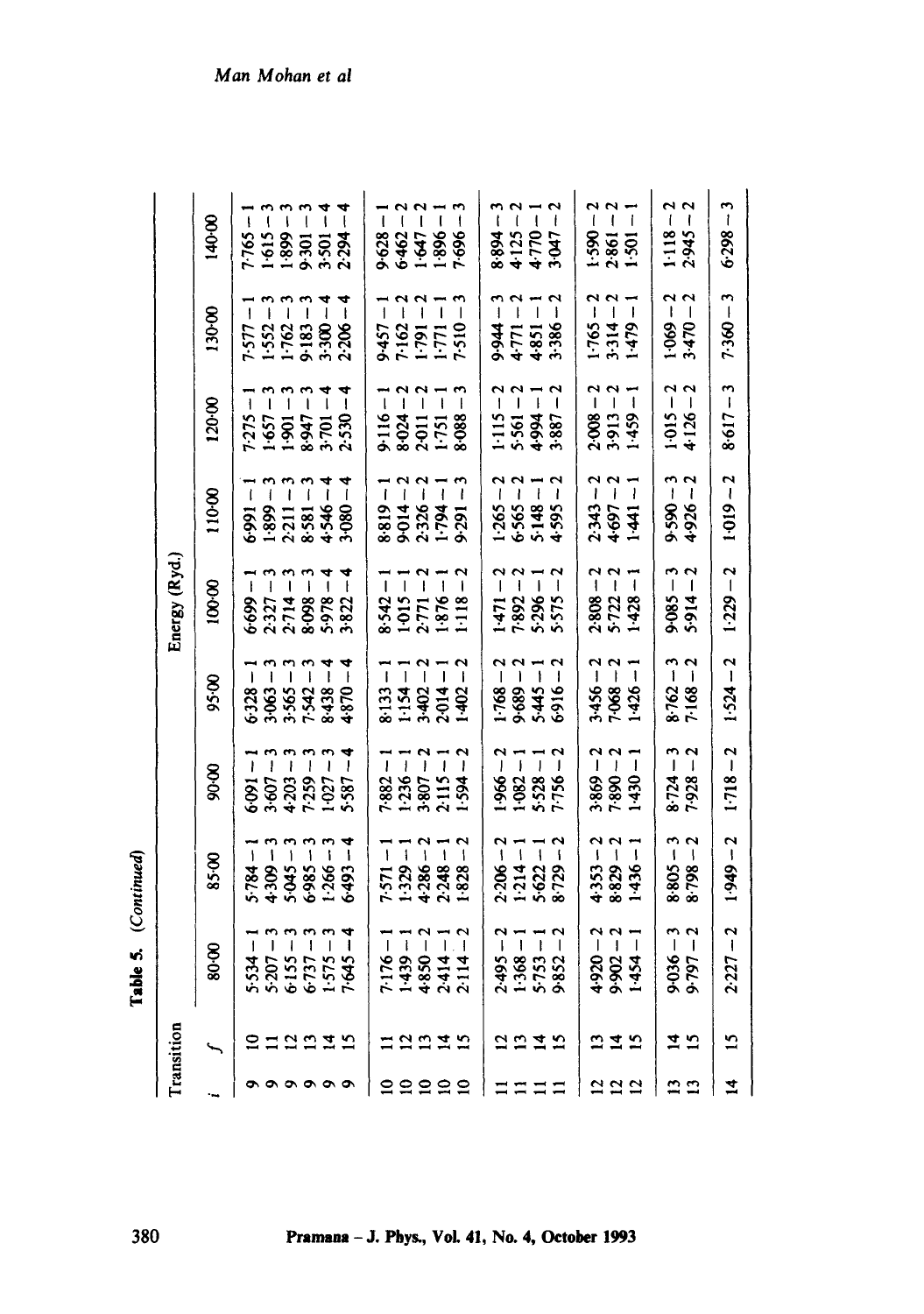**Table** 6. Comparison of our *LS* R-matrix results (a) and the relativistic distorted wave results of Zhang *et al* [18] (b) for transitions between the ground level  $2p^6$  <sup>1</sup>S<sup>e</sup><sub>0</sub> and the (nearly) pure  $2p^53l^{2s+1}L_j^*$  levels for selected energy ratios  $E/E_t$ , where  $E_t$  is the relevant exciation threshold energy. Our *LSJ* results are deduced from the *LS* results by an algebraic recoupling analogous to relation (9).

|                         |                 |                  |             | Energy ratio $E/E_1$ |             |
|-------------------------|-----------------|------------------|-------------|----------------------|-------------|
| Transition              |                 | Calc.            | $1-2$       | 1.5                  | 1.9         |
| $2b^{6}{}^{1}S_{0}^{e}$ | $2p^53s^3P^0$   | a                |             | $1.282 - 3$          | $8.856 - 4$ |
|                         |                 | b                |             | $0.904 - 3$          | $6.90 - 4$  |
|                         | $2p^53d^3P_2^0$ | $\boldsymbol{a}$ | $8.044 - 3$ | $5.672 - 3$          | $3.916 - 3$ |
|                         |                 | b                | $5.73 - 3$  | $4.31 - 3$           | $3.99 - 3$  |
|                         | $2p^53p^1S_0^e$ | a                | $3.516 - 2$ | $2.832 - 2$          | $3.483 - 2$ |
|                         |                 | b                | $3.90 - 2$  | $4.03 - 2$           | $4.16 - 3$  |

the spin-allowed monopole transition  $2p^{6}S_0^e - 2p^53p^1S_0^e$ , the energy variations of the two calculations differ qualitatively, since the RDW results increase monotonically and slowly in this energy range, while the RM results present a minimum around  $E/E<sub>I</sub> = 1.5$  and rise more sharply at high energies. These differences may be related to the fact that the RM calculation accounts non perturbatively and thoroughly for the strong monopole coupling.

Since the excitation collision strengths vary rapidly with energy in the threshold region, it is not practicable to tabulate them here. However, for many plasma applications, excitation rate coefficients rather than collision strengths are needed. They are obtained by integrating the collision strengths over the distribution of incident electron velocities. While Maxwellian distributions' are the usual distributions in astrophysical plasmas in local thermodynamical equilibrium, the effective collision rates for any other distribution could be calculated using our collision strengths listed in table 5. The excitation rate coefficient  $[19]$  for a transition from state i to state f at an electron temperature  $T$  is given by:

$$
C(i \to f) = \frac{8.6287 \times 10^{-6}}{g_i T^{1/2}} \gamma(i \to f) \exp\left[-\frac{\Delta E_{if}}{kT}\right] \text{cm}^3 \text{ s}^{-1},\tag{7}
$$

where  $g_i = (2L_i + 1)(2S_i + 1)$  is the statistical weight of the lower state i,  $\Delta E_{if} = E_f - E_i$ is the excitation energy and  $\gamma(i \rightarrow f)$  is the effective collision strength defined as:

$$
\gamma(i \to f) = \int_0^\infty \Omega(i \to f) \exp(-\varepsilon_f/kT) d(\varepsilon_f/kT), \tag{8}
$$

where  $\Omega(i\rightarrow f)$  is the dimensionless collision strength for the transition from i to f,  $\varepsilon_f$  is the energy of the incident electron with respect to upper level f, and k is the Boltzmann constant. To perform the infinite integral in (8), the collision strengths were fitted to the correct asymptotic form as described by Berrington *et al* [19].

In table 7, we have given  $\gamma(i \rightarrow f)$  for all the 105 transitions between the ground state and the  $n = 3$  Rydberg states, over a wide range of electron temperatures, from log  $T = 5.4$  to log  $T = 7.0$ , where T is given in  $\alpha$ K. In general, the values of effective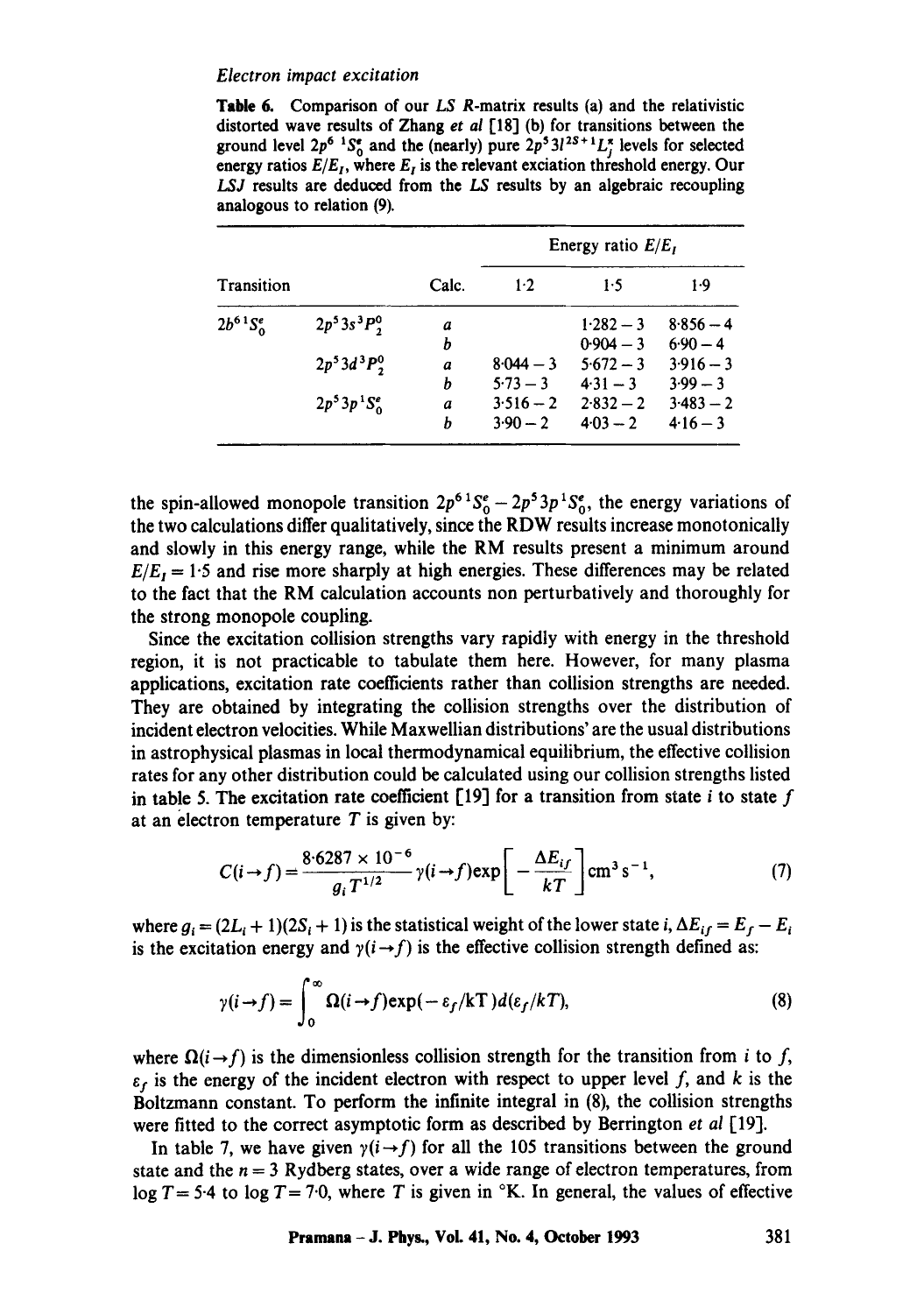| ļ                        |
|--------------------------|
|                          |
|                          |
| $\frac{1}{2}$            |
|                          |
| $\overline{\phantom{a}}$ |
| i<br>!                   |
|                          |
|                          |
|                          |
| <b>NTT WTW</b>           |
|                          |
|                          |
|                          |
|                          |
|                          |
|                          |
|                          |
|                          |
|                          |
| j                        |
|                          |
|                          |
|                          |
|                          |
|                          |
|                          |
|                          |
|                          |
|                          |
|                          |
|                          |
|                          |
| .<br>!                   |
|                          |

| Transition          |                                         |                                |                                                                                                                                                                                                                                                                                                        |                                                                                                                                      |                                                                                                                      | Temperature (log K) |                                         |      |                                                                                                                                                                                |                    |                                                                                                                                                                                                   |
|---------------------|-----------------------------------------|--------------------------------|--------------------------------------------------------------------------------------------------------------------------------------------------------------------------------------------------------------------------------------------------------------------------------------------------------|--------------------------------------------------------------------------------------------------------------------------------------|----------------------------------------------------------------------------------------------------------------------|---------------------|-----------------------------------------|------|--------------------------------------------------------------------------------------------------------------------------------------------------------------------------------|--------------------|---------------------------------------------------------------------------------------------------------------------------------------------------------------------------------------------------|
|                     | 5-40                                    | \$60                           | 5.80                                                                                                                                                                                                                                                                                                   | \$Ø                                                                                                                                  | 6.20                                                                                                                 | 6.40                | 6.50                                    | 6.70 | 6.80                                                                                                                                                                           | 6.90               | 7.00                                                                                                                                                                                              |
|                     | N<br>Ţ<br>4.966                         | N<br>I<br>4-091                |                                                                                                                                                                                                                                                                                                        | 2.386                                                                                                                                |                                                                                                                      |                     |                                         |      |                                                                                                                                                                                |                    | $4577 - 7$<br>$4513 - 7$<br>$453 - 7$<br>$453 - 7$<br>$453 - 7$<br>$453 - 7$<br>$453 - 7$<br>$453 - 7$<br>$453 - 7$<br>$453 - 7$<br>$453 - 7$<br>$453 - 8$<br>$453 - 8$<br>$453 - 8$<br>$453 - 8$ |
|                     | 4.665                                   | 4.226                          |                                                                                                                                                                                                                                                                                                        |                                                                                                                                      |                                                                                                                      |                     |                                         |      |                                                                                                                                                                                |                    |                                                                                                                                                                                                   |
|                     | 1.604                                   | 1411                           | $\begin{array}{l} 3.190 - 2 \\ 3.495 - 2 \\ 1.803 - 2 \\ 1.182 - 2 \\ 1.295 - 2 \\ 2.395 - 2 \\ 2.495 - 2 \\ 2.595 - 2 \\ 2.595 - 2 \\ 2.595 - 2 \\ 2.595 - 2 \\ 2.595 - 2 \\ 2.595 - 2 \\ 2.595 - 2 \\ 2.595 - 2 \\ 2.595 - 2 \\ 2.595 - 2 \\ 2.595 - 2 \\ 2.595 - 2 \\ 2.595 - 2 \\ 2.595 - 2 \\ 2.$ |                                                                                                                                      |                                                                                                                      |                     |                                         |      |                                                                                                                                                                                |                    |                                                                                                                                                                                                   |
|                     | ţ<br>3.405                              | 3-087                          |                                                                                                                                                                                                                                                                                                        |                                                                                                                                      |                                                                                                                      |                     |                                         |      |                                                                                                                                                                                |                    |                                                                                                                                                                                                   |
| $\circ$             | ł<br>1.478                              | 1.227                          |                                                                                                                                                                                                                                                                                                        |                                                                                                                                      |                                                                                                                      |                     |                                         |      |                                                                                                                                                                                |                    |                                                                                                                                                                                                   |
| $\overline{r}$      | 1.186                                   | 1-012                          |                                                                                                                                                                                                                                                                                                        |                                                                                                                                      |                                                                                                                      |                     |                                         |      |                                                                                                                                                                                |                    |                                                                                                                                                                                                   |
|                     | 1.762                                   | 1.428                          |                                                                                                                                                                                                                                                                                                        |                                                                                                                                      |                                                                                                                      |                     |                                         |      |                                                                                                                                                                                |                    |                                                                                                                                                                                                   |
| $\infty$            | 4.603                                   | 4.335                          |                                                                                                                                                                                                                                                                                                        |                                                                                                                                      |                                                                                                                      |                     |                                         |      |                                                                                                                                                                                |                    |                                                                                                                                                                                                   |
| ≘                   | 2.081                                   | 1.966                          |                                                                                                                                                                                                                                                                                                        |                                                                                                                                      |                                                                                                                      |                     |                                         |      |                                                                                                                                                                                |                    |                                                                                                                                                                                                   |
|                     | ţ<br>1.867                              | N<br>161                       |                                                                                                                                                                                                                                                                                                        |                                                                                                                                      |                                                                                                                      |                     |                                         |      |                                                                                                                                                                                |                    |                                                                                                                                                                                                   |
| $\mathbf{z}$        | t<br>4.354                              | <b>1.00.E</b>                  |                                                                                                                                                                                                                                                                                                        |                                                                                                                                      |                                                                                                                      |                     |                                         |      |                                                                                                                                                                                |                    |                                                                                                                                                                                                   |
|                     | 8.085                                   | 1471                           |                                                                                                                                                                                                                                                                                                        |                                                                                                                                      |                                                                                                                      |                     |                                         |      |                                                                                                                                                                                |                    |                                                                                                                                                                                                   |
|                     | ł<br>5.020                              | 4.041                          |                                                                                                                                                                                                                                                                                                        |                                                                                                                                      |                                                                                                                      |                     |                                         |      |                                                                                                                                                                                |                    | 1492<br>1-270                                                                                                                                                                                     |
|                     | ŧ<br>9.196                              | $\sim$<br>9.312                | 3-340<br>042-6                                                                                                                                                                                                                                                                                         | $2.707 - 32.714 - 32.852 - 2.72 - 32.862 - 2.72 - 32.872 - 2.72 - 32.872 - 2.72 - 32.872 - 2.72 - 32.872 - 2.72 - 32.872 - 2.72 - 3$ |                                                                                                                      |                     |                                         |      |                                                                                                                                                                                |                    |                                                                                                                                                                                                   |
|                     |                                         |                                |                                                                                                                                                                                                                                                                                                        |                                                                                                                                      |                                                                                                                      |                     |                                         |      |                                                                                                                                                                                |                    |                                                                                                                                                                                                   |
|                     | $\overline{\mathsf{I}}$<br>3.558        | 3.071                          |                                                                                                                                                                                                                                                                                                        |                                                                                                                                      | 68b                                                                                                                  |                     |                                         |      |                                                                                                                                                                                |                    |                                                                                                                                                                                                   |
|                     | $\begin{array}{c} \end{array}$<br>1.015 | $-919 -$                       |                                                                                                                                                                                                                                                                                                        |                                                                                                                                      |                                                                                                                      |                     |                                         |      |                                                                                                                                                                                |                    |                                                                                                                                                                                                   |
|                     | $\begin{array}{c} \end{array}$<br>5.550 | 5.670                          |                                                                                                                                                                                                                                                                                                        |                                                                                                                                      |                                                                                                                      |                     |                                         |      |                                                                                                                                                                                | $\sim$             |                                                                                                                                                                                                   |
| ہ ہ<br><b>NNNNN</b> | J<br>6762                               | 5.616                          | $\frac{2}{1}$<br>$\degree$<br>2486 - 2486 - 2486 - 2486 - 2596 - 2596 - 2597 - 2597 - 2597 - 2597 - 2597 - 2597 - 2597 - 2597 - 2597 - 2597 - 2597 - 2597 - 2597 - 2597 - 2597 - 2597 - 2597 - 2597 - 2597 - 2597 - 2597 - 2597 - 2597 - 2597 - 2597 - 2597 -                                          | $1939 - 1$<br>$146 - 0$<br>$146 - 0$<br>$6490 - 2$<br>$3551 - 2$<br>$4.101 - 0$<br>$4.101 - 2$                                       | $1:253 - 0$<br>$7-088 - 2$<br>$7-088 - 2$<br>$2:768 - 2$<br>$4:395 - 2$<br>$4:391 - 1$<br>$4:391 - 1$<br>$4:391 - 1$ |                     | $\tilde{ }$<br>1921 3822 3822 3832 3933 |      | $6817 - 2$<br>$1.658 - 0$<br>$1.656 - 0$<br>$5.1246 - 0$<br>$6.133 - 0$<br>$6.133 - 0$<br>$6.133 - 1$<br>$7.759 - 1$<br>$1.49 - 2$<br>$1.49 - 2$<br>$1.49 - 2$<br>$1.5502 - 3$ | $\circ$            |                                                                                                                                                                                                   |
| $\infty$            | ţ<br>3.681                              | 3.722<br>3.527                 |                                                                                                                                                                                                                                                                                                        |                                                                                                                                      |                                                                                                                      |                     |                                         |      |                                                                                                                                                                                | $\mathbf{\hat{z}}$ |                                                                                                                                                                                                   |
| $\sim$              | ١<br>1.010<br>3.967                     | 8.351                          | Ï                                                                                                                                                                                                                                                                                                      | $5-466-3$                                                                                                                            |                                                                                                                      |                     |                                         |      |                                                                                                                                                                                |                    |                                                                                                                                                                                                   |
| ≘                   | $\mathsf{I}$<br>2.286                   | 2.248                          |                                                                                                                                                                                                                                                                                                        | $\overline{1}$                                                                                                                       |                                                                                                                      |                     | $\overline{\phantom{a}}$                |      |                                                                                                                                                                                |                    | I                                                                                                                                                                                                 |
|                     | l<br>4.867                              | 4.893                          |                                                                                                                                                                                                                                                                                                        | $\mathbf{I}$                                                                                                                         |                                                                                                                      |                     | $\overline{\phantom{a}}$                |      |                                                                                                                                                                                |                    | I                                                                                                                                                                                                 |
| ≌                   | ţ<br>2.363                              | 2.283                          |                                                                                                                                                                                                                                                                                                        | $\mathbf{I}$                                                                                                                         |                                                                                                                      |                     |                                         |      |                                                                                                                                                                                |                    |                                                                                                                                                                                                   |
|                     | I<br>3.373                              | 3.398                          |                                                                                                                                                                                                                                                                                                        | $\overline{1}$                                                                                                                       | $\overline{\phantom{a}}$                                                                                             |                     |                                         |      |                                                                                                                                                                                |                    |                                                                                                                                                                                                   |
| 777                 | 1.677                                   | N<br>$-621$                    | 2180<br>3425<br>1.547                                                                                                                                                                                                                                                                                  | $255$<br>$453$<br>$453$<br>$453$<br>$453$                                                                                            | 1866<br>3479<br>1323                                                                                                 |                     |                                         |      |                                                                                                                                                                                | 9.776<br>4.593     |                                                                                                                                                                                                   |
|                     | $\mathbf{I}$<br>1.052                   | $\mathbf{\tilde{c}}$<br>$-023$ | 9818                                                                                                                                                                                                                                                                                                   | 9.237                                                                                                                                | \$462                                                                                                                |                     |                                         |      |                                                                                                                                                                                |                    |                                                                                                                                                                                                   |

 $1-0.23 - 2$ 

Pramana - J. Phys., Vol. 41, No. 4, October 1993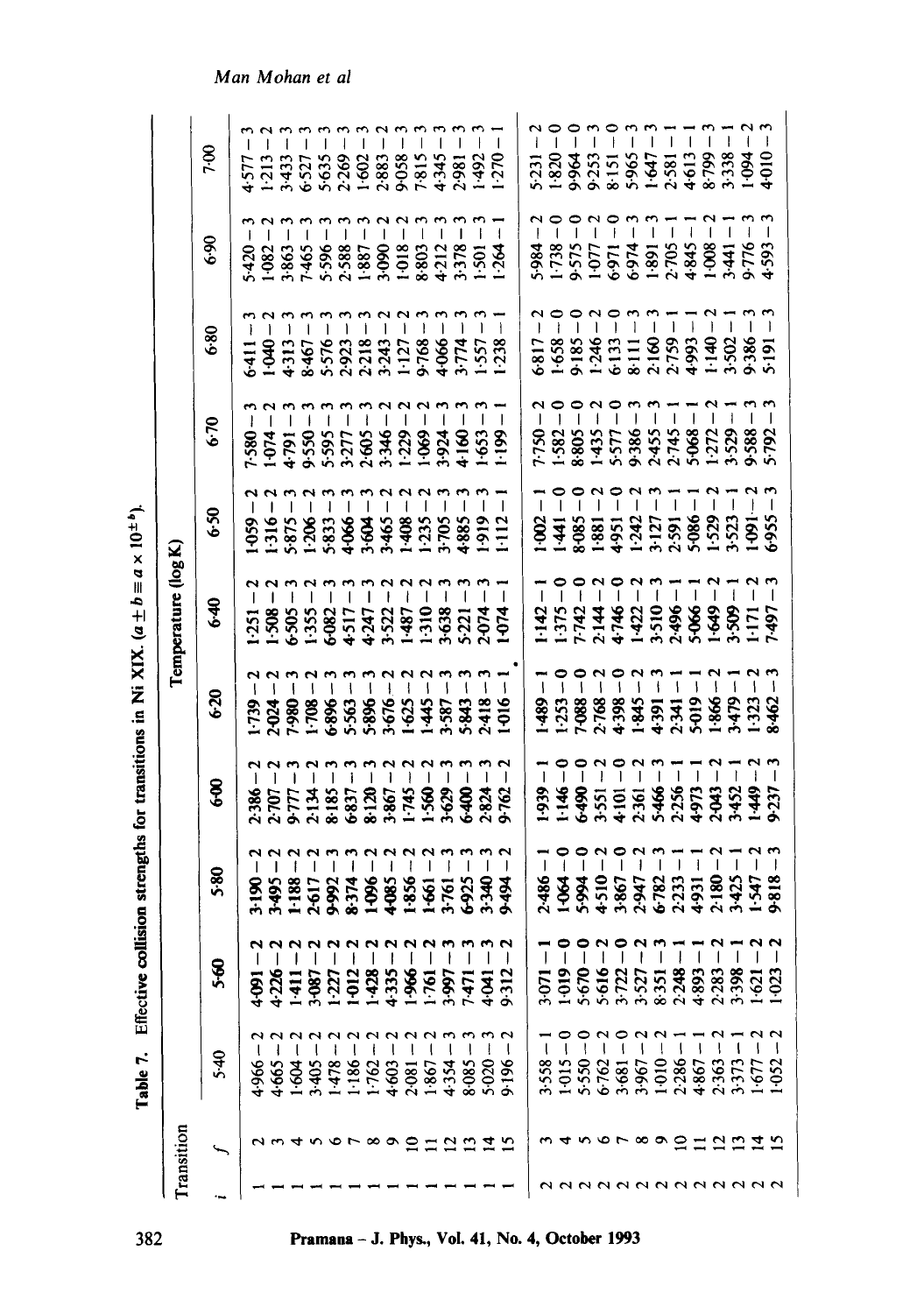| (Continued                                            |                                                                                                                                                                                                                                                                                                                                   |                                                                                                                                                                                                                                                                                                      |                                                                                                                                                                                                                                                                                                          |                                                                                                                 |                                                                                                                   |                                                                                                                                                                                                                                                                                                                                                                                                                                                                                                                                       |                                                                                                                                                                                                                                                                                                                                                              |                                                                                                                                                                                                                                                                                                                                                                                                                                    |                       |                                   |                                                                                                     |
|-------------------------------------------------------|-----------------------------------------------------------------------------------------------------------------------------------------------------------------------------------------------------------------------------------------------------------------------------------------------------------------------------------|------------------------------------------------------------------------------------------------------------------------------------------------------------------------------------------------------------------------------------------------------------------------------------------------------|----------------------------------------------------------------------------------------------------------------------------------------------------------------------------------------------------------------------------------------------------------------------------------------------------------|-----------------------------------------------------------------------------------------------------------------|-------------------------------------------------------------------------------------------------------------------|---------------------------------------------------------------------------------------------------------------------------------------------------------------------------------------------------------------------------------------------------------------------------------------------------------------------------------------------------------------------------------------------------------------------------------------------------------------------------------------------------------------------------------------|--------------------------------------------------------------------------------------------------------------------------------------------------------------------------------------------------------------------------------------------------------------------------------------------------------------------------------------------------------------|------------------------------------------------------------------------------------------------------------------------------------------------------------------------------------------------------------------------------------------------------------------------------------------------------------------------------------------------------------------------------------------------------------------------------------|-----------------------|-----------------------------------|-----------------------------------------------------------------------------------------------------|
|                                                       | 6.846                                                                                                                                                                                                                                                                                                                             |                                                                                                                                                                                                                                                                                                      |                                                                                                                                                                                                                                                                                                          | -058                                                                                                            | 149                                                                                                               | 1:319                                                                                                                                                                                                                                                                                                                                                                                                                                                                                                                                 |                                                                                                                                                                                                                                                                                                                                                              | <b>1.568</b>                                                                                                                                                                                                                                                                                                                                                                                                                       | Э                     | 699                               |                                                                                                     |
| $\sim$                                                |                                                                                                                                                                                                                                                                                                                                   | $6-496 - 2$<br>$1-0$<br>$-0$<br>$-0$<br>$-1$<br>$-0$<br>$-1$<br>$-0$<br>$-1$<br>$-0$<br>$-1$<br>$-0$<br>$-1$<br>$-0$<br>$-1$<br>$-0$<br>$-0$<br>$-1$<br>$-0$<br>$-0$<br>$-0$<br>$-0$<br>$-0$<br>$-0$<br>$-0$<br>$-0$<br>$-0$<br>$-0$<br>$-0$<br>$-0$<br>$-0$<br>$-0$<br>$-0$<br>$-0$<br>$-0$<br>$-0$ |                                                                                                                                                                                                                                                                                                          |                                                                                                                 | $\begin{array}{c c c c c c} n-n & n & n & n & n & n & n\\ \hline 1 & 1 & 1 & 1 & 1 & 1 & 1 & 1 & 1\\ \end{array}$ | $\begin{array}{c c c c c c} \hline \multicolumn{3}{c }{\multicolumn{3}{c }{\multicolumn{3}{c}{\multicolumn{3}{c}{\multicolumn{3}{c}{\multicolumn{3}{c}{\multicolumn{3}{c}{\multicolumn{3}{c}{\multicolumn{3}{c}{\multicolumn{3}{c}{\multicolumn{3}{c}{\multicolumn{3}{c}{\multicolumn{3}{c}{\multicolumn{3}{c}{\multicolumn{3}{c}{\multicolumn{3}{c}{\multicolumn{3}{c}{\multicolumn{3}{c}{\multicolumn{3}{c}{\multicolumn{3}{c}{\multicolumn{3}{c}{\multicolumn{3}{c}{$                                                              | $\begin{array}{l} 1 \cdot 332 - 1 \\ 1 \cdot 92 - 2 \\ 1 \cdot 939 - 1 \\ 1 \cdot 227 - 2 \\ 1 \cdot 232 - 2 \\ 1 \cdot 234 - 24 \\ 1 \cdot 244 - 24 \\ 1 \cdot 244 - 24 \\ 1 \cdot 244 - 24 \\ 1 \cdot 244 - 24 \\ 1 \cdot 244 - 24 \\ 1 \cdot 244 - 24 \\ 1 \cdot 244 - 24 \\ 1 \cdot 244 - 24 \\ 1 \cdot 244 - 24 \\ 1 \cdot 244 - 24 \\ 1 \cdot 244 - 2$ | $1\begin{array}{l} -1 \\ 1\end{array}$ $\begin{array}{l} -0 \\ 1\end{array}$ $\begin{array}{l} -1 \\ 1\end{array}$ $\begin{array}{l} -1 \\ 1\end{array}$ $\begin{array}{l} -1 \\ 1\end{array}$ $\begin{array}{l} -1 \\ 1\end{array}$ $\begin{array}{l} -1 \\ 1\end{array}$ $\begin{array}{l} -1 \\ 1\end{array}$ $\begin{array}{l} -1 \\ 1\end{array}$ $\begin{array}{l} -1 \\ 1\end{array}$ $\begin{array}{l} -1 \\ 1\end{array}$ | 2-647                 | 2022<br>2.754                     | $\circ$ r $\circ$ o $\circ$ $\circ$ $\circ$ $\circ$ $\circ$ $\circ$ $\circ$<br>n n n n n n n n n n  |
| 1469<br>4518<br>4822<br>1823<br>1823<br>1825<br>19577 | nonm-onon                                                                                                                                                                                                                                                                                                                         |                                                                                                                                                                                                                                                                                                      |                                                                                                                                                                                                                                                                                                          | 8172<br>9270<br>93533343532<br>9353343532<br>9253343532                                                         |                                                                                                                   | 1983324888822101                                                                                                                                                                                                                                                                                                                                                                                                                                                                                                                      |                                                                                                                                                                                                                                                                                                                                                              |                                                                                                                                                                                                                                                                                                                                                                                                                                    | 1.556                 | 1.507                             |                                                                                                     |
| I                                                     |                                                                                                                                                                                                                                                                                                                                   |                                                                                                                                                                                                                                                                                                      |                                                                                                                                                                                                                                                                                                          |                                                                                                                 |                                                                                                                   |                                                                                                                                                                                                                                                                                                                                                                                                                                                                                                                                       |                                                                                                                                                                                                                                                                                                                                                              |                                                                                                                                                                                                                                                                                                                                                                                                                                    | 4.954                 | 5.152                             |                                                                                                     |
| aoam-oao<br>$\overline{\phantom{a}}$                  |                                                                                                                                                                                                                                                                                                                                   |                                                                                                                                                                                                                                                                                                      |                                                                                                                                                                                                                                                                                                          | 7000000                                                                                                         |                                                                                                                   |                                                                                                                                                                                                                                                                                                                                                                                                                                                                                                                                       |                                                                                                                                                                                                                                                                                                                                                              |                                                                                                                                                                                                                                                                                                                                                                                                                                    | 7.357                 | 6.830                             |                                                                                                     |
| $\blacksquare$                                        | $\mathbf{I}$                                                                                                                                                                                                                                                                                                                      |                                                                                                                                                                                                                                                                                                      |                                                                                                                                                                                                                                                                                                          |                                                                                                                 |                                                                                                                   |                                                                                                                                                                                                                                                                                                                                                                                                                                                                                                                                       |                                                                                                                                                                                                                                                                                                                                                              |                                                                                                                                                                                                                                                                                                                                                                                                                                    | $\mathbf{I}$<br>1.214 | 1.343                             |                                                                                                     |
|                                                       |                                                                                                                                                                                                                                                                                                                                   |                                                                                                                                                                                                                                                                                                      |                                                                                                                                                                                                                                                                                                          |                                                                                                                 |                                                                                                                   |                                                                                                                                                                                                                                                                                                                                                                                                                                                                                                                                       |                                                                                                                                                                                                                                                                                                                                                              |                                                                                                                                                                                                                                                                                                                                                                                                                                    | 1.776                 | 2.127                             |                                                                                                     |
|                                                       |                                                                                                                                                                                                                                                                                                                                   |                                                                                                                                                                                                                                                                                                      |                                                                                                                                                                                                                                                                                                          |                                                                                                                 |                                                                                                                   |                                                                                                                                                                                                                                                                                                                                                                                                                                                                                                                                       |                                                                                                                                                                                                                                                                                                                                                              |                                                                                                                                                                                                                                                                                                                                                                                                                                    | 1454                  | 1.614                             |                                                                                                     |
|                                                       |                                                                                                                                                                                                                                                                                                                                   |                                                                                                                                                                                                                                                                                                      |                                                                                                                                                                                                                                                                                                          |                                                                                                                 |                                                                                                                   |                                                                                                                                                                                                                                                                                                                                                                                                                                                                                                                                       |                                                                                                                                                                                                                                                                                                                                                              |                                                                                                                                                                                                                                                                                                                                                                                                                                    | 1.505                 | 1.633                             |                                                                                                     |
| 6.213                                                 |                                                                                                                                                                                                                                                                                                                                   |                                                                                                                                                                                                                                                                                                      |                                                                                                                                                                                                                                                                                                          |                                                                                                                 |                                                                                                                   |                                                                                                                                                                                                                                                                                                                                                                                                                                                                                                                                       |                                                                                                                                                                                                                                                                                                                                                              |                                                                                                                                                                                                                                                                                                                                                                                                                                    | 016-1                 | 2.265                             |                                                                                                     |
| 2.801                                                 | 3.210                                                                                                                                                                                                                                                                                                                             |                                                                                                                                                                                                                                                                                                      |                                                                                                                                                                                                                                                                                                          | 1.901                                                                                                           |                                                                                                                   |                                                                                                                                                                                                                                                                                                                                                                                                                                                                                                                                       |                                                                                                                                                                                                                                                                                                                                                              |                                                                                                                                                                                                                                                                                                                                                                                                                                    |                       |                                   |                                                                                                     |
| 1.480                                                 | 1:261                                                                                                                                                                                                                                                                                                                             | 1.177<br>3.632                                                                                                                                                                                                                                                                                       |                                                                                                                                                                                                                                                                                                          |                                                                                                                 |                                                                                                                   |                                                                                                                                                                                                                                                                                                                                                                                                                                                                                                                                       |                                                                                                                                                                                                                                                                                                                                                              |                                                                                                                                                                                                                                                                                                                                                                                                                                    | 2-583<br>7-468        | 2.746<br>7.709                    |                                                                                                     |
|                                                       |                                                                                                                                                                                                                                                                                                                                   |                                                                                                                                                                                                                                                                                                      |                                                                                                                                                                                                                                                                                                          |                                                                                                                 |                                                                                                                   |                                                                                                                                                                                                                                                                                                                                                                                                                                                                                                                                       |                                                                                                                                                                                                                                                                                                                                                              |                                                                                                                                                                                                                                                                                                                                                                                                                                    | 7.250                 | 9.163<br>7.582                    |                                                                                                     |
|                                                       |                                                                                                                                                                                                                                                                                                                                   |                                                                                                                                                                                                                                                                                                      |                                                                                                                                                                                                                                                                                                          | $\overline{\phantom{a}}$                                                                                        |                                                                                                                   |                                                                                                                                                                                                                                                                                                                                                                                                                                                                                                                                       |                                                                                                                                                                                                                                                                                                                                                              |                                                                                                                                                                                                                                                                                                                                                                                                                                    | 8.856                 |                                   |                                                                                                     |
| $\mathbf{I}$                                          | mmonmmmm<br>$\mathbf{I}$                                                                                                                                                                                                                                                                                                          |                                                                                                                                                                                                                                                                                                      |                                                                                                                                                                                                                                                                                                          | $\overline{\phantom{a}}$                                                                                        |                                                                                                                   |                                                                                                                                                                                                                                                                                                                                                                                                                                                                                                                                       |                                                                                                                                                                                                                                                                                                                                                              |                                                                                                                                                                                                                                                                                                                                                                                                                                    | 3.344                 | $\sim$<br>3.384                   |                                                                                                     |
| $\overline{\phantom{a}}$                              | $\mathbf{r}$                                                                                                                                                                                                                                                                                                                      |                                                                                                                                                                                                                                                                                                      |                                                                                                                                                                                                                                                                                                          | $\overline{1}$                                                                                                  |                                                                                                                   |                                                                                                                                                                                                                                                                                                                                                                                                                                                                                                                                       |                                                                                                                                                                                                                                                                                                                                                              |                                                                                                                                                                                                                                                                                                                                                                                                                                    | $1 - 703$             | 1.620                             |                                                                                                     |
| $\mathbf{J}$                                          | $\mathsf I$                                                                                                                                                                                                                                                                                                                       |                                                                                                                                                                                                                                                                                                      |                                                                                                                                                                                                                                                                                                          | $\pmb{\}$                                                                                                       |                                                                                                                   |                                                                                                                                                                                                                                                                                                                                                                                                                                                                                                                                       |                                                                                                                                                                                                                                                                                                                                                              |                                                                                                                                                                                                                                                                                                                                                                                                                                    | 7-066                 |                                   |                                                                                                     |
| - n - n N 0 N m m m m<br>288234825888                 |                                                                                                                                                                                                                                                                                                                                   | - nannoannnn<br>$2.942 - 2.42 - 2.531 - 2.531 - 2.531 - 2.531 - 2.531 - 2.531 - 2.531 - 2.531 - 2.531 - 2.531 - 2.531 - 2.531 - 2.531 - 2.531 - 2.531 - 2.531 - 2.531 - 2.531 - 2.531 - 2.531 - 2.531 - 2.531 - 2.531 - 2.531 - 2.531 - 2.531 - 2.531 - 2.531 - 2.531 - 2.53$                        | $\begin{array}{l} 3 \\ 8.685 - 7 \\ 8.493 - 7 \\ 9.493 - 7 \\ 9.493 - 7 \\ 9.493 - 7 \\ 9.493 - 7 \\ 9.493 - 7 \\ 9.493 - 7 \\ 9.493 - 7 \\ 9.493 - 7 \\ 9.493 - 7 \\ 9.493 - 7 \\ 9.493 - 7 \\ 9.493 - 7 \\ 9.493 - 7 \\ 9.493 - 7 \\ 9.493 - 7 \\ 9.493 - 7 \\ 9.493 - 7 \\ 9.493 - 7 \\ 9.493 - 7 \\$ | <b>AAMMONMMM</b><br>$\overline{\phantom{a}}$<br>1863<br>1988 4673<br>4673 2198 820<br>447 308 820               | 1-966<br>1-338 4519 31218 3266<br>6-54512 3126 3266 4574                                                          | $\begin{array}{c} \texttt{N} \\ \texttt{N} \\ \texttt{N} \\ \texttt{N} \\ \texttt{N} \\ \texttt{N} \\ \texttt{N} \\ \texttt{N} \\ \texttt{N} \\ \texttt{N} \\ \texttt{N} \\ \texttt{N} \\ \texttt{N} \\ \texttt{N} \\ \texttt{N} \\ \texttt{N} \\ \texttt{N} \\ \texttt{N} \\ \texttt{N} \\ \texttt{N} \\ \texttt{N} \\ \texttt{N} \\ \texttt{N} \\ \texttt{N} \\ \texttt{N} \\ \texttt{N} \\ \texttt{N} \\ \texttt{N} \\ \texttt{N} \\ \texttt{N} \\ \texttt$<br>2038<br>282758882753821<br>2827588275482754821<br>28282828282828282 | $2:200 - 1$<br>$2:16 - 3$<br>$2:16 - 3$<br>$2:16 - 3$<br>$2:16 - 3$<br>$2:16 - 3$<br>$2:16 - 2$<br>$2:16 - 3$<br>$2:16 - 3$<br>$2:16 - 3$<br>$2:16 - 3$<br>$2:16 - 3$<br>$2:16 - 3$<br>$2:16 - 3$                                                                                                                                                            |                                                                                                                                                                                                                                                                                                                                                                                                                                    | 1.735                 | $\sim$<br>2.639<br>2.172<br>7.945 | s ver mondern de la via de la via de la via de la via de la via de la via de la via de la via de la |
|                                                       | $\overline{\phantom{a}}$                                                                                                                                                                                                                                                                                                          |                                                                                                                                                                                                                                                                                                      |                                                                                                                                                                                                                                                                                                          | $\overline{\phantom{a}}$                                                                                        |                                                                                                                   |                                                                                                                                                                                                                                                                                                                                                                                                                                                                                                                                       |                                                                                                                                                                                                                                                                                                                                                              |                                                                                                                                                                                                                                                                                                                                                                                                                                    | 2.153                 |                                   |                                                                                                     |
|                                                       |                                                                                                                                                                                                                                                                                                                                   |                                                                                                                                                                                                                                                                                                      |                                                                                                                                                                                                                                                                                                          |                                                                                                                 |                                                                                                                   |                                                                                                                                                                                                                                                                                                                                                                                                                                                                                                                                       |                                                                                                                                                                                                                                                                                                                                                              |                                                                                                                                                                                                                                                                                                                                                                                                                                    | 3-311                 | 4033                              |                                                                                                     |
|                                                       | $\mathbf{I}$                                                                                                                                                                                                                                                                                                                      |                                                                                                                                                                                                                                                                                                      | <b>NO6-1</b>                                                                                                                                                                                                                                                                                             |                                                                                                                 |                                                                                                                   |                                                                                                                                                                                                                                                                                                                                                                                                                                                                                                                                       |                                                                                                                                                                                                                                                                                                                                                              |                                                                                                                                                                                                                                                                                                                                                                                                                                    | 2-606                 | 2826                              |                                                                                                     |
| 6.795                                                 | 7:121                                                                                                                                                                                                                                                                                                                             |                                                                                                                                                                                                                                                                                                      | 7.385                                                                                                                                                                                                                                                                                                    |                                                                                                                 |                                                                                                                   |                                                                                                                                                                                                                                                                                                                                                                                                                                                                                                                                       | 5975                                                                                                                                                                                                                                                                                                                                                         | $\vert$<br>6-886                                                                                                                                                                                                                                                                                                                                                                                                                   | 6822                  | $\mathbf{\Omega}$<br>6.783        |                                                                                                     |
| 6.115                                                 | 1.091                                                                                                                                                                                                                                                                                                                             |                                                                                                                                                                                                                                                                                                      |                                                                                                                                                                                                                                                                                                          |                                                                                                                 | $\frac{1}{2}$                                                                                                     | $\mathbf{a} = \mathbf{a}$                                                                                                                                                                                                                                                                                                                                                                                                                                                                                                             | $-0 - 0$                                                                                                                                                                                                                                                                                                                                                     | $1-060 -$                                                                                                                                                                                                                                                                                                                                                                                                                          | 1-060                 | 1.063                             | wersong Hunding                                                                                     |
|                                                       | 6.993                                                                                                                                                                                                                                                                                                                             |                                                                                                                                                                                                                                                                                                      |                                                                                                                                                                                                                                                                                                          | $\sim$ $\sim$                                                                                                   |                                                                                                                   |                                                                                                                                                                                                                                                                                                                                                                                                                                                                                                                                       |                                                                                                                                                                                                                                                                                                                                                              | $-2$<br>$1-480 -$                                                                                                                                                                                                                                                                                                                                                                                                                  | 1549                  | 1.603                             |                                                                                                     |
| $\mathsf I$<br>1.694                                  | $\mathbf{1}$<br>1.022<br>1.672                                                                                                                                                                                                                                                                                                    | $\vert$                                                                                                                                                                                                                                                                                              |                                                                                                                                                                                                                                                                                                          | $\overline{\phantom{a}}$                                                                                        |                                                                                                                   | $\mathsf{I}$                                                                                                                                                                                                                                                                                                                                                                                                                                                                                                                          | $\pmb{\mathcal{I}}$                                                                                                                                                                                                                                                                                                                                          | $1 - 500 -$                                                                                                                                                                                                                                                                                                                                                                                                                        | 1477                  | 1.455                             |                                                                                                     |
|                                                       |                                                                                                                                                                                                                                                                                                                                   |                                                                                                                                                                                                                                                                                                      |                                                                                                                                                                                                                                                                                                          |                                                                                                                 |                                                                                                                   |                                                                                                                                                                                                                                                                                                                                                                                                                                                                                                                                       |                                                                                                                                                                                                                                                                                                                                                              |                                                                                                                                                                                                                                                                                                                                                                                                                                    | 2-631                 | 2.875                             |                                                                                                     |
|                                                       |                                                                                                                                                                                                                                                                                                                                   |                                                                                                                                                                                                                                                                                                      |                                                                                                                                                                                                                                                                                                          |                                                                                                                 |                                                                                                                   |                                                                                                                                                                                                                                                                                                                                                                                                                                                                                                                                       |                                                                                                                                                                                                                                                                                                                                                              |                                                                                                                                                                                                                                                                                                                                                                                                                                    | 1:271                 | $\sim$<br>1.429                   |                                                                                                     |
| $\overline{\phantom{a}}$                              |                                                                                                                                                                                                                                                                                                                                   |                                                                                                                                                                                                                                                                                                      |                                                                                                                                                                                                                                                                                                          |                                                                                                                 |                                                                                                                   |                                                                                                                                                                                                                                                                                                                                                                                                                                                                                                                                       |                                                                                                                                                                                                                                                                                                                                                              |                                                                                                                                                                                                                                                                                                                                                                                                                                    | 4-540                 | 4.572                             |                                                                                                     |
|                                                       |                                                                                                                                                                                                                                                                                                                                   |                                                                                                                                                                                                                                                                                                      |                                                                                                                                                                                                                                                                                                          |                                                                                                                 |                                                                                                                   |                                                                                                                                                                                                                                                                                                                                                                                                                                                                                                                                       |                                                                                                                                                                                                                                                                                                                                                              |                                                                                                                                                                                                                                                                                                                                                                                                                                    | $1 - 203$             | 1.197                             |                                                                                                     |
|                                                       |                                                                                                                                                                                                                                                                                                                                   |                                                                                                                                                                                                                                                                                                      |                                                                                                                                                                                                                                                                                                          |                                                                                                                 |                                                                                                                   |                                                                                                                                                                                                                                                                                                                                                                                                                                                                                                                                       |                                                                                                                                                                                                                                                                                                                                                              |                                                                                                                                                                                                                                                                                                                                                                                                                                    | 3-343                 | $\sim$ $\sim$<br>3.809            |                                                                                                     |
|                                                       |                                                                                                                                                                                                                                                                                                                                   |                                                                                                                                                                                                                                                                                                      |                                                                                                                                                                                                                                                                                                          |                                                                                                                 |                                                                                                                   |                                                                                                                                                                                                                                                                                                                                                                                                                                                                                                                                       |                                                                                                                                                                                                                                                                                                                                                              |                                                                                                                                                                                                                                                                                                                                                                                                                                    | 1-905                 | 1.876                             |                                                                                                     |
| 2438<br>1913 368<br>1934 369 961<br>2010 4123         | $\begin{array}{c} 0.000000000 \\ 0.00000000 \\ 0.000000 \\ 0.000000 \\ 0.00000 \\ 0.00000 \\ 0.00000 \\ 0.00000 \\ 0.00000 \\ 0.00000 \\ 0.00000 \\ 0.00000 \\ 0.00000 \\ 0.00000 \\ 0.00000 \\ 0.00000 \\ 0.00000 \\ 0.00000 \\ 0.00000 \\ 0.00000 \\ 0.00000 \\ 0.00000 \\ 0.000$<br>2895<br>1-200<br>1-2017<br>6-318<br>4-7110 | m N O M O — M N — M — N<br>3434 = 3835 = 3835 = 3835 = 384 = 3855 = 3855 = 3855 = 3855 = 3855 = 3855 = 3855 = 3855 = 3855 = 3855 = 3855 = 3855 = 3855 = 3855 = 3855 = 3855 = 3855 = 3855 = 3855 = 3855 = 3855 = 3855 = 3855 = 3855 = 3855 = 3855 = 3855 =                                            | $4041 - 3$ $-30 - 2$ $-30 - 1$ $-30 - 1$ $-30 - 1$ $-30 - 1$ $-30 - 1$ $-30 - 1$ $-30 - 1$ $-30 - 1$ $-30 - 1$ $-30 - 1$ $-30 - 1$ $-30 - 1$ $-30 - 1$ $-30 - 1$ $-30 - 1$ $-30 - 1$ $-30 - 1$ $-30 - 1$                                                                                                 | $\begin{array}{c} 0.00000000 \\ 0.0000000 \\ 0.000000 \\ \end{array}$<br>5593 778 7793 7793 7793 7793 7794 7795 | 6567<br>2308 839 930 121 232 34<br>2308 930 121 232 343 1336<br>231 132 133 134 135                               |                                                                                                                                                                                                                                                                                                                                                                                                                                                                                                                                       |                                                                                                                                                                                                                                                                                                                                                              | $1-652-2$<br>$5-513-2$<br>$5-513-2$<br>$2-3016-0$<br>$2-749-1$<br>$2-3016-2$<br>$2-3016-2$<br>$2-3016-2$<br>$2-3016-2$<br>$2-3016-2$                                                                                                                                                                                                                                                                                               | 2154<br>6879          | 000<br>2.688<br>8.201             | mmmmmmmmmmm                                                                                         |
|                                                       |                                                                                                                                                                                                                                                                                                                                   |                                                                                                                                                                                                                                                                                                      |                                                                                                                                                                                                                                                                                                          |                                                                                                                 |                                                                                                                   |                                                                                                                                                                                                                                                                                                                                                                                                                                                                                                                                       |                                                                                                                                                                                                                                                                                                                                                              |                                                                                                                                                                                                                                                                                                                                                                                                                                    |                       |                                   |                                                                                                     |

Pramana - J. Phys., Vol. 41, No. 4, October 1993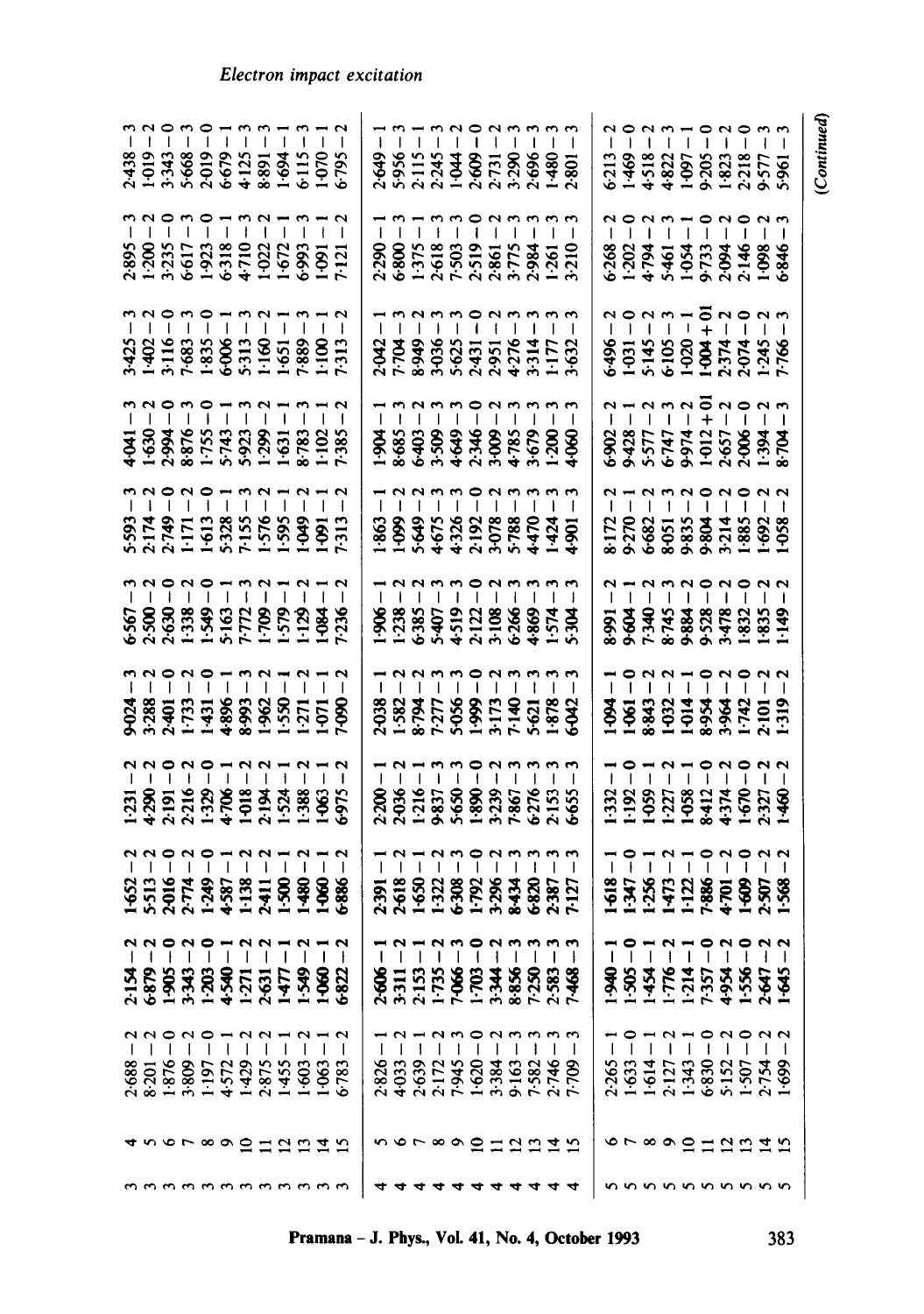|           |                               | Table 7.              | (Continued)              |                                                                                                                                                                                                                                                                                                                                                                                                                         |                                                                                                                                                                                                                                                                                                                                                                                  |                                                                                                                                                                                                                                                                                                                                             |                                                                     |                                                         |                                                                |                                                                                                                                                                                                                                                                                   |                                                    |                                                                                             |
|-----------|-------------------------------|-----------------------|--------------------------|-------------------------------------------------------------------------------------------------------------------------------------------------------------------------------------------------------------------------------------------------------------------------------------------------------------------------------------------------------------------------------------------------------------------------|----------------------------------------------------------------------------------------------------------------------------------------------------------------------------------------------------------------------------------------------------------------------------------------------------------------------------------------------------------------------------------|---------------------------------------------------------------------------------------------------------------------------------------------------------------------------------------------------------------------------------------------------------------------------------------------------------------------------------------------|---------------------------------------------------------------------|---------------------------------------------------------|----------------------------------------------------------------|-----------------------------------------------------------------------------------------------------------------------------------------------------------------------------------------------------------------------------------------------------------------------------------|----------------------------------------------------|---------------------------------------------------------------------------------------------|
|           | Transition                    |                       |                          |                                                                                                                                                                                                                                                                                                                                                                                                                         |                                                                                                                                                                                                                                                                                                                                                                                  |                                                                                                                                                                                                                                                                                                                                             | Temperature (log K)                                                 |                                                         |                                                                |                                                                                                                                                                                                                                                                                   |                                                    |                                                                                             |
|           |                               | $5-40$                | \$.60                    | 5.80                                                                                                                                                                                                                                                                                                                                                                                                                    | <b>8.9</b>                                                                                                                                                                                                                                                                                                                                                                       | 6:20                                                                                                                                                                                                                                                                                                                                        | $6 - 40$                                                            | 6.50                                                    | 6.70                                                           | 6.80                                                                                                                                                                                                                                                                              | 6.90                                               | <b>P-00</b>                                                                                 |
|           |                               |                       | 1.514                    | $\mathbf{I}$<br>1.296                                                                                                                                                                                                                                                                                                                                                                                                   | $\mathbf{I}$<br>.086                                                                                                                                                                                                                                                                                                                                                             | $\mathsf I$<br><b>P-011</b>                                                                                                                                                                                                                                                                                                                 |                                                                     |                                                         |                                                                | 5-403<br>2-534<br>4-025                                                                                                                                                                                                                                                           |                                                    | 6420                                                                                        |
|           |                               | 1704                  |                          |                                                                                                                                                                                                                                                                                                                                                                                                                         |                                                                                                                                                                                                                                                                                                                                                                                  |                                                                                                                                                                                                                                                                                                                                             |                                                                     |                                                         |                                                                |                                                                                                                                                                                                                                                                                   |                                                    |                                                                                             |
|           |                               | $\mathbf{I}$<br>5-065 | 4.595                    | $4.730 - 4.730$                                                                                                                                                                                                                                                                                                                                                                                                         | 3.614                                                                                                                                                                                                                                                                                                                                                                            | $\frac{2}{1}$<br>$3.236 - 1$<br>4.469 - 2                                                                                                                                                                                                                                                                                                   |                                                                     | $\mathbf{I}$                                            | $ \sim$<br>ļ                                                   |                                                                                                                                                                                                                                                                                   |                                                    |                                                                                             |
|           | ືອ                            | 5.190                 | 4.932<br>2.631           | 2.212                                                                                                                                                                                                                                                                                                                                                                                                                   |                                                                                                                                                                                                                                                                                                                                                                                  |                                                                                                                                                                                                                                                                                                                                             | 7438<br>2.951<br>4.337<br>5.833<br>5.833<br>6.100<br>6.100          | 6760<br>283744452345<br>28384444523459<br>2838444452459 | 5.707<br>2.639<br>4.182<br>9.778                               | 8-532<br>2-352<br>8-524<br>8-534<br>8-538                                                                                                                                                                                                                                         |                                                    | 2.258<br>3.520<br>5.530<br>3.898                                                            |
|           |                               | 6.930<br>3.176        | 6.094                    | $5-420$                                                                                                                                                                                                                                                                                                                                                                                                                 | I<br>1879<br>4819<br>2812<br>5493<br>1622                                                                                                                                                                                                                                                                                                                                        | $1 - 595 - 2$<br>$4 - 220 - 2$<br>$2 - 994 - 2$<br>$2 - 0$                                                                                                                                                                                                                                                                                  | $\sim$ $\sim$                                                       |                                                         | $\frac{1}{2}$<br>2.677<br>3.527<br>6.688                       |                                                                                                                                                                                                                                                                                   |                                                    |                                                                                             |
| ∾         | $\equiv$ $\Xi$ $\Xi$ $\equiv$ |                       | 2.492                    | 2.655                                                                                                                                                                                                                                                                                                                                                                                                                   | $\overline{\mathbf{I}}$                                                                                                                                                                                                                                                                                                                                                          |                                                                                                                                                                                                                                                                                                                                             |                                                                     |                                                         |                                                                |                                                                                                                                                                                                                                                                                   |                                                    |                                                                                             |
| ∾         |                               | 2.328                 |                          |                                                                                                                                                                                                                                                                                                                                                                                                                         |                                                                                                                                                                                                                                                                                                                                                                                  |                                                                                                                                                                                                                                                                                                                                             |                                                                     |                                                         |                                                                |                                                                                                                                                                                                                                                                                   |                                                    | 9.559<br>7.094<br>2.117                                                                     |
| ∾         |                               | 2.699                 | 2.608                    | 2.482                                                                                                                                                                                                                                                                                                                                                                                                                   | $\overline{\phantom{a}}$                                                                                                                                                                                                                                                                                                                                                         |                                                                                                                                                                                                                                                                                                                                             |                                                                     |                                                         | $\mathbf{1}$                                                   |                                                                                                                                                                                                                                                                                   |                                                    |                                                                                             |
|           |                               | 4.883                 | 5.064                    | 5.265                                                                                                                                                                                                                                                                                                                                                                                                                   | $\begin{array}{c} \rule{0pt}{2.5ex} \rule{0pt}{2.5ex} \rule{0pt}{2.5ex} \rule{0pt}{2.5ex} \rule{0pt}{2.5ex} \rule{0pt}{2.5ex} \rule{0pt}{2.5ex} \rule{0pt}{2.5ex} \rule{0pt}{2.5ex} \rule{0pt}{2.5ex} \rule{0pt}{2.5ex} \rule{0pt}{2.5ex} \rule{0pt}{2.5ex} \rule{0pt}{2.5ex} \rule{0pt}{2.5ex} \rule{0pt}{2.5ex} \rule{0pt}{2.5ex} \rule{0pt}{2.5ex} \rule{0pt}{2.5ex} \rule{0$ | $5.767 - 1$<br>1.664 - 2                                                                                                                                                                                                                                                                                                                    | $\vert$                                                             |                                                         |                                                                | $\,$ $\,$                                                                                                                                                                                                                                                                         |                                                    |                                                                                             |
|           | ≌                             | 1<br>1.567            | 1.577                    | $\mathbf{I}$<br>1.595                                                                                                                                                                                                                                                                                                                                                                                                   | $\mathbf{I}$                                                                                                                                                                                                                                                                                                                                                                     |                                                                                                                                                                                                                                                                                                                                             |                                                                     |                                                         | $\overline{1}$<br>1.872                                        |                                                                                                                                                                                                                                                                                   |                                                    |                                                                                             |
|           |                               |                       |                          |                                                                                                                                                                                                                                                                                                                                                                                                                         | $\overline{1}$                                                                                                                                                                                                                                                                                                                                                                   |                                                                                                                                                                                                                                                                                                                                             |                                                                     |                                                         |                                                                |                                                                                                                                                                                                                                                                                   |                                                    | 4017<br>1.397<br>1.30.<br>2.130.<br>6.323<br>6.384.<br>6.39.84.                             |
|           |                               | 2.674                 | 2.280                    | 1.818                                                                                                                                                                                                                                                                                                                                                                                                                   |                                                                                                                                                                                                                                                                                                                                                                                  |                                                                                                                                                                                                                                                                                                                                             |                                                                     |                                                         |                                                                |                                                                                                                                                                                                                                                                                   |                                                    |                                                                                             |
|           |                               | 4.893                 | 4-228                    | $3.655 -$                                                                                                                                                                                                                                                                                                                                                                                                               | ှ<br>1384<br>1518                                                                                                                                                                                                                                                                                                                                                                | $\mathbf{r}$                                                                                                                                                                                                                                                                                                                                |                                                                     |                                                         |                                                                | $\overline{\phantom{a}}$                                                                                                                                                                                                                                                          |                                                    |                                                                                             |
|           |                               | 1.288                 | 1.361                    | $\degree$<br>1.442                                                                                                                                                                                                                                                                                                                                                                                                      | $\bigcap$                                                                                                                                                                                                                                                                                                                                                                        | $\degree$                                                                                                                                                                                                                                                                                                                                   | non                                                                 |                                                         | 4-920<br>1-918<br>1-114<br>1-117<br>1-837<br>5-837             |                                                                                                                                                                                                                                                                                   |                                                    |                                                                                             |
|           |                               | 1.224                 | 1.090                    | $\begin{array}{c} \rule{0pt}{2ex} \rule{0pt}{2ex} \rule{0pt}{2ex} \rule{0pt}{2ex} \rule{0pt}{2ex} \rule{0pt}{2ex} \rule{0pt}{2ex} \rule{0pt}{2ex} \rule{0pt}{2ex} \rule{0pt}{2ex} \rule{0pt}{2ex} \rule{0pt}{2ex} \rule{0pt}{2ex} \rule{0pt}{2ex} \rule{0pt}{2ex} \rule{0pt}{2ex} \rule{0pt}{2ex} \rule{0pt}{2ex} \rule{0pt}{2ex} \rule{0pt}{2ex} \rule{0pt}{2ex} \rule{0pt}{2ex} \rule{0pt}{2ex} \rule{0pt}{$<br>9.891 | $-2$<br>$-2$<br>9:115                                                                                                                                                                                                                                                                                                                                                            | $\alpha$                                                                                                                                                                                                                                                                                                                                    |                                                                     |                                                         |                                                                | $\mathbf i$                                                                                                                                                                                                                                                                       |                                                    | $\frac{1}{2}$                                                                               |
|           |                               | 2.106                 | 1.989                    | $\textcolor{red}{\big\downarrow}$<br>1.865                                                                                                                                                                                                                                                                                                                                                                              |                                                                                                                                                                                                                                                                                                                                                                                  |                                                                                                                                                                                                                                                                                                                                             | $\sim$<br>$\mathbf{I}$                                              |                                                         |                                                                | $\mathbf{I}$                                                                                                                                                                                                                                                                      |                                                    | $\degree$                                                                                   |
|           |                               | 4.115                 | 4.326                    | 0<br>Ī<br>4.546                                                                                                                                                                                                                                                                                                                                                                                                         | $\degree$                                                                                                                                                                                                                                                                                                                                                                        | $\circ$                                                                                                                                                                                                                                                                                                                                     | $\circ$<br>$\mathbf{I}$<br>7552<br>2:431<br>1:728<br>1:322<br>5:322 | 0                                                       |                                                                | $\mathsf I$                                                                                                                                                                                                                                                                       |                                                    |                                                                                             |
|           |                               | 2.782                 | 2.690                    | $\mathbf{I}$                                                                                                                                                                                                                                                                                                                                                                                                            | $\overline{a}$<br>4.777<br>2.390<br>7.982                                                                                                                                                                                                                                                                                                                                        | $\sim$<br>$\begin{array}{r} 1.027 \\ -1.021 \\ -1.543 \\ -1.545 \\ -1.545 \\ -1.545 \\ -1.545 \\ -1.545 \\ -1.545 \\ -1.545 \\ -1.545 \\ -1.545 \\ -1.545 \\ -1.545 \\ -1.545 \\ -1.545 \\ -1.545 \\ -1.545 \\ -1.545 \\ -1.545 \\ -1.545 \\ -1.545 \\ -1.545 \\ -1.545 \\ -1.545 \\ -1.545 \\ -1.545 \\ -1.545 \\ -1.545 \\ -1.545 \\ -1.$ |                                                                     | 6490<br>2.263<br>2.7807<br>5.485<br>5.746               | 1.708                                                          | 4419<br>885<br>885<br>8950<br>8173<br>8174                                                                                                                                                                                                                                        | 4119<br>1.577<br>1.588<br>5.388<br>5.882<br>5.882  |                                                                                             |
|           | ∞ ๑ ๐ ๐ ๐ ๐ ๐ ኋ ๐             | 9.355                 | 9.042                    | $\mathbf{I}$<br>2.562<br>8.596                                                                                                                                                                                                                                                                                                                                                                                          |                                                                                                                                                                                                                                                                                                                                                                                  |                                                                                                                                                                                                                                                                                                                                             | 6.251                                                               |                                                         |                                                                | J.                                                                                                                                                                                                                                                                                |                                                    |                                                                                             |
|           |                               |                       |                          |                                                                                                                                                                                                                                                                                                                                                                                                                         |                                                                                                                                                                                                                                                                                                                                                                                  |                                                                                                                                                                                                                                                                                                                                             | $\frac{2}{1}$                                                       |                                                         |                                                                |                                                                                                                                                                                                                                                                                   |                                                    |                                                                                             |
|           | $\Omega$                      | $3.014 -$             | $-080 -$                 | $\overline{\phantom{a}}$<br>1.402                                                                                                                                                                                                                                                                                                                                                                                       | $\mathbf{r}$<br>$\overline{1}$                                                                                                                                                                                                                                                                                                                                                   |                                                                                                                                                                                                                                                                                                                                             |                                                                     |                                                         | $\mathbf{r}$                                                   |                                                                                                                                                                                                                                                                                   |                                                    | ł                                                                                           |
|           |                               | $1.450 -$             | 1:243                    | $\pmb{\mathsf{I}}$<br>$-070 - 1$                                                                                                                                                                                                                                                                                                                                                                                        |                                                                                                                                                                                                                                                                                                                                                                                  |                                                                                                                                                                                                                                                                                                                                             |                                                                     |                                                         |                                                                |                                                                                                                                                                                                                                                                                   |                                                    |                                                                                             |
|           |                               | 3.341                 | 2.861                    | $\mathfrak l$                                                                                                                                                                                                                                                                                                                                                                                                           | $\frac{1}{2}$                                                                                                                                                                                                                                                                                                                                                                    |                                                                                                                                                                                                                                                                                                                                             |                                                                     |                                                         |                                                                |                                                                                                                                                                                                                                                                                   |                                                    |                                                                                             |
|           |                               | 1.659                 | 1.595                    | ł<br>2.461                                                                                                                                                                                                                                                                                                                                                                                                              | $\pmb{\mathsf{l}}$<br>$9.332$<br>$9.332$<br>$0.134$<br>$0.423$<br>$0.423$                                                                                                                                                                                                                                                                                                        |                                                                                                                                                                                                                                                                                                                                             |                                                                     |                                                         |                                                                |                                                                                                                                                                                                                                                                                   |                                                    | $\mathbf{I}$                                                                                |
|           | $\vec{a}$ $\vec{a}$ $\vec{a}$ | $2.926 -$             | 2.785                    | $\sim$<br>$\mathbf{I}$<br>$2.620 -$                                                                                                                                                                                                                                                                                                                                                                                     |                                                                                                                                                                                                                                                                                                                                                                                  | $6-085 - 2$<br>$7-905 - 3$<br>$1 \cdot 816 - 2$<br>$1 \cdot 554 - 2$<br>$1 \cdot 562 - 0$<br>$1 \cdot 662 - 1$<br>$1 \cdot 662 - 1$                                                                                                                                                                                                         | 3962<br>6653<br>1.583<br>1.763<br>1.763                             | 3:193<br>6:043<br>1:392<br>1:823<br>1:823               | $\tilde{ }$<br>2073<br>4861<br>1:124<br>1:459<br>1:37<br>6:137 | $\tilde{1}$<br>$-348 - 3248 - 3248 - 3248 - 3248 - 3248 - 3248 - 3248 - 3248 - 3248 - 3248 - 3248 - 3248 - 3248 - 3248 - 3248 - 3248 - 3248 - 3248 - 3248 - 3248 - 3248 - 3248 - 3248 - 3248 - 3248 - 3248 - 3248 - 3248 - 3248 - 3248 - 3248 - 3248 - 3248 - 3248 - 3248 - 3248$ | 1-343<br>3-754<br>8-702<br>1-147<br>2-375<br>6-278 | $\degree$<br>$1.080 - 3.245 - 7.324$<br>$7.524$<br>$1.747$<br>$1.983$<br>$0.670$<br>$0.194$ |
| ∞         |                               | 1:357                 | 1.425                    | $0 - 864 - 1$                                                                                                                                                                                                                                                                                                                                                                                                           | $\frac{1}{1}$<br>1.575                                                                                                                                                                                                                                                                                                                                                           |                                                                                                                                                                                                                                                                                                                                             |                                                                     | $\overline{\phantom{a}}$                                |                                                                |                                                                                                                                                                                                                                                                                   | $\overline{1}$                                     | $\begin{array}{c} \hline \end{array}$                                                       |
| $\propto$ | ⊻                             | $-0.644$              | $\overline{\phantom{a}}$ | $\overline{\phantom{a}}$<br>5.067                                                                                                                                                                                                                                                                                                                                                                                       | $\overline{\phantom{a}}$                                                                                                                                                                                                                                                                                                                                                         |                                                                                                                                                                                                                                                                                                                                             |                                                                     |                                                         |                                                                |                                                                                                                                                                                                                                                                                   |                                                    |                                                                                             |

Man Mohan et al

Pramana - J. Phys., Vol. 41, No. 4, October 1993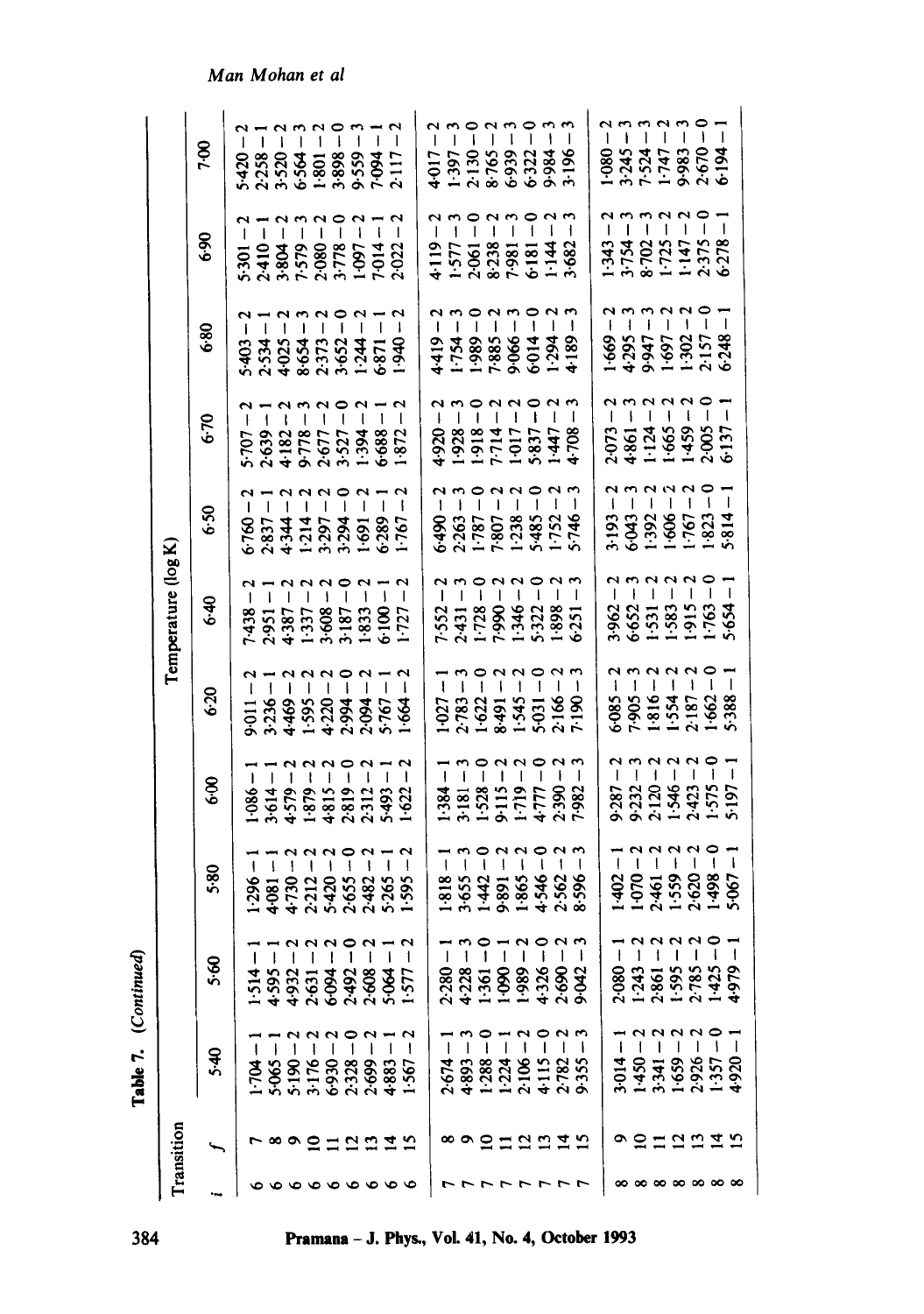| 2950<br>3.523<br>3.5369<br>3.8.8.9<br>4.8.9                                                 | 2:648<br>3:336<br>1:317<br>1:943                                                                                    | 9673<br>69737<br>6927                                                                                                                                                                                                                                                                                                                                                                                                                                                                                         | $\begin{array}{c} -2 \\ -1 \\ 1 \end{array}$<br>$\frac{6}{5}$<br>$\frac{98}{112}$ | - 2<br>- 1<br>5-883<br>1-323                 | $5-439-2$               |
|---------------------------------------------------------------------------------------------|---------------------------------------------------------------------------------------------------------------------|---------------------------------------------------------------------------------------------------------------------------------------------------------------------------------------------------------------------------------------------------------------------------------------------------------------------------------------------------------------------------------------------------------------------------------------------------------------------------------------------------------------|-----------------------------------------------------------------------------------|----------------------------------------------|-------------------------|
| 3394<br>81015<br>81018<br>9303<br>9305<br>9305                                              | $\begin{array}{c} 2 & -2 \\ -1 & 1 \end{array}$<br>$\frac{1580}{3557}$<br>$\frac{257}{1474}$<br>$\frac{1474}{1961}$ | $\mathbf{I}$<br><b>98882</b>                                                                                                                                                                                                                                                                                                                                                                                                                                                                                  | $6-781-2$<br>1-423 - 1<br>1-060 - 2                                               | $6.658 - 1.483$                              | $5-461-2$               |
| 9859<br>17738<br>17738<br>1993<br>1993                                                      | 8.727<br>3.888<br>3.288<br>1.631<br>2.025                                                                           | $\begin{array}{c} -1 & -2 \\ -1 & -1 \end{array}$<br><b>187834</b>                                                                                                                                                                                                                                                                                                                                                                                                                                            | $7.491$<br>$1.442$<br>$1.010$                                                     | 22<br>$7-433-7$                              | $5-482-2$               |
| $-1.337 -$<br>$-1.355 -$<br>$-1.355 -$<br>$-1.399 -$<br>$-1.399 -$<br>$-1.55$<br>$-1.337 -$ | $4.659$<br>$4.109$<br>$2.287$<br>$1.781$<br>$2.130$                                                                 | $\begin{array}{c} -1 & -2 \\ -1 & -1 \end{array}$<br>1.168<br>5.743<br>8.179 -                                                                                                                                                                                                                                                                                                                                                                                                                                | $8.219 - 2$<br>1.452 - 1<br>9.745 - 3                                             | $2 - 218.1$<br>$2 - 561.8$                   | $5 - 507 - 2$           |
| 5315<br>5667<br>584<br>58427                                                                | 1855<br>1755<br>1758<br>2418                                                                                        | $\begin{array}{c} -1 \\ -2 \end{array}$<br>1.333<br>5.822<br>4.679-                                                                                                                                                                                                                                                                                                                                                                                                                                           | $\begin{array}{c} -1 \\ -1 \\ -1 \end{array}$<br>$360$<br>$1459$<br>$1459$        | $-2$<br>$-2$<br>$9.624 - 2.155$              | $5.567 - 2$             |
| 388<br>7.359<br>8.821<br>8.339<br>7.200                                                     | 165<br>58438<br>52385                                                                                               | $\frac{1448 - 1}{5.906 - 1}$<br>1.027 - 1<br>5.005 - 2                                                                                                                                                                                                                                                                                                                                                                                                                                                        | $1-034 - 1$<br>$1-462 - 1$<br>$9-371 - 3$                                         | $1-928-1$<br>$2 \cdot 318-2$                 | $5 - 000 - 2$           |
| 11111<br>5-777<br>8-813<br>5-531<br>5-829<br>5-829                                          | $-111$<br>1.694<br>5.685<br>2.877<br>2.877                                                                          | $\mathbf{1}$<br>$\frac{38}{581}$                                                                                                                                                                                                                                                                                                                                                                                                                                                                              | $1.156 -$<br>1.469 -<br>1.450 -                                                   | $1.146 - 1$<br>$2.621 - 2$                   | $5.668 - 2$             |
| 11111<br>7.696<br>1.9361<br>5.565<br>5.534                                                  | $\begin{array}{c} 2 \\ 1 \\ 1 \end{array}$<br>1.825<br>5.192<br>2.832<br>3.136                                      | 7.7.7<br>1771<br>5337<br>55385                                                                                                                                                                                                                                                                                                                                                                                                                                                                                | $\overline{1}$<br>1.256<br>1.477<br>9.624                                         | $1.243 - 1$<br>$2.879 - 2$                   | $\overline{1}$<br>5.732 |
| 11111<br>33833511                                                                           | $25.50$<br>$25.50$<br>$25.50$                                                                                       | $\overline{1}$ $\overline{1}$<br>38838                                                                                                                                                                                                                                                                                                                                                                                                                                                                        | $\begin{array}{c} 1 \\ -1 \\ 0 \\ 1 \end{array}$<br>3381                          | $\frac{1}{1}$<br>1320<br>3087                | $\frac{1}{2}$<br>5.784  |
| ł<br>I<br>9413<br>$6:329 -$<br>4.516<br>6154<br>3.311<br>1.391                              | ี ผ<br>$-940-2$<br>ł<br>1<br>I<br>6893<br>2862.<br>3212.                                                            | ત્ર<br>$6457 - 1$<br>1.393 -<br>$-8.6 - 1$<br>ł<br>6.743                                                                                                                                                                                                                                                                                                                                                                                                                                                      | $1-181-1$<br>9.976 – 3<br>$-065$                                                  | $\mathbf{\hat{c}}$<br>$1 - 577 - 1$<br>: -44 | N<br>$5.823 -$          |
| 1<br>1.026<br>1.594<br>6.437<br>6.058<br>3.709<br>5.758                                     | $7.116 -$<br>I<br>2.897<br>3.335<br>3.613<br>2.145                                                                  | N<br>$\begin{array}{c} \end{array}$<br>$\mathsf I$<br>$\begin{array}{c} \rule{0pt}{2ex} \rule{0pt}{2ex} \rule{0pt}{2ex} \rule{0pt}{2ex} \rule{0pt}{2ex} \rule{0pt}{2ex} \rule{0pt}{2ex} \rule{0pt}{2ex} \rule{0pt}{2ex} \rule{0pt}{2ex} \rule{0pt}{2ex} \rule{0pt}{2ex} \rule{0pt}{2ex} \rule{0pt}{2ex} \rule{0pt}{2ex} \rule{0pt}{2ex} \rule{0pt}{2ex} \rule{0pt}{2ex} \rule{0pt}{2ex} \rule{0pt}{2ex} \rule{0pt}{2ex} \rule{0pt}{2ex} \rule{0pt}{2ex} \rule{0pt}{$<br>I<br>2.043<br>6.518<br>1.437<br>6.939 | $-0.64$<br>$\frac{1477}{-1011}$                                                   | 1.417<br>3.357                               | $5 - 855 - 2$           |
| $\Xi$ $\Xi$ $\Xi$<br>그                                                                      | 프<br>చ                                                                                                              | Σ<br>≌                                                                                                                                                                                                                                                                                                                                                                                                                                                                                                        | ₫<br>2                                                                            | ±<br>$\overline{2}$                          | $\mathbf{S}$            |
| $\circ \circ \circ$                                                                         | $\frac{1}{2}$<br>≘                                                                                                  |                                                                                                                                                                                                                                                                                                                                                                                                                                                                                                               |                                                                                   | ∽                                            | $\vec{r}$               |

### oct excita

amana – J. Phys., Vol. 41, No.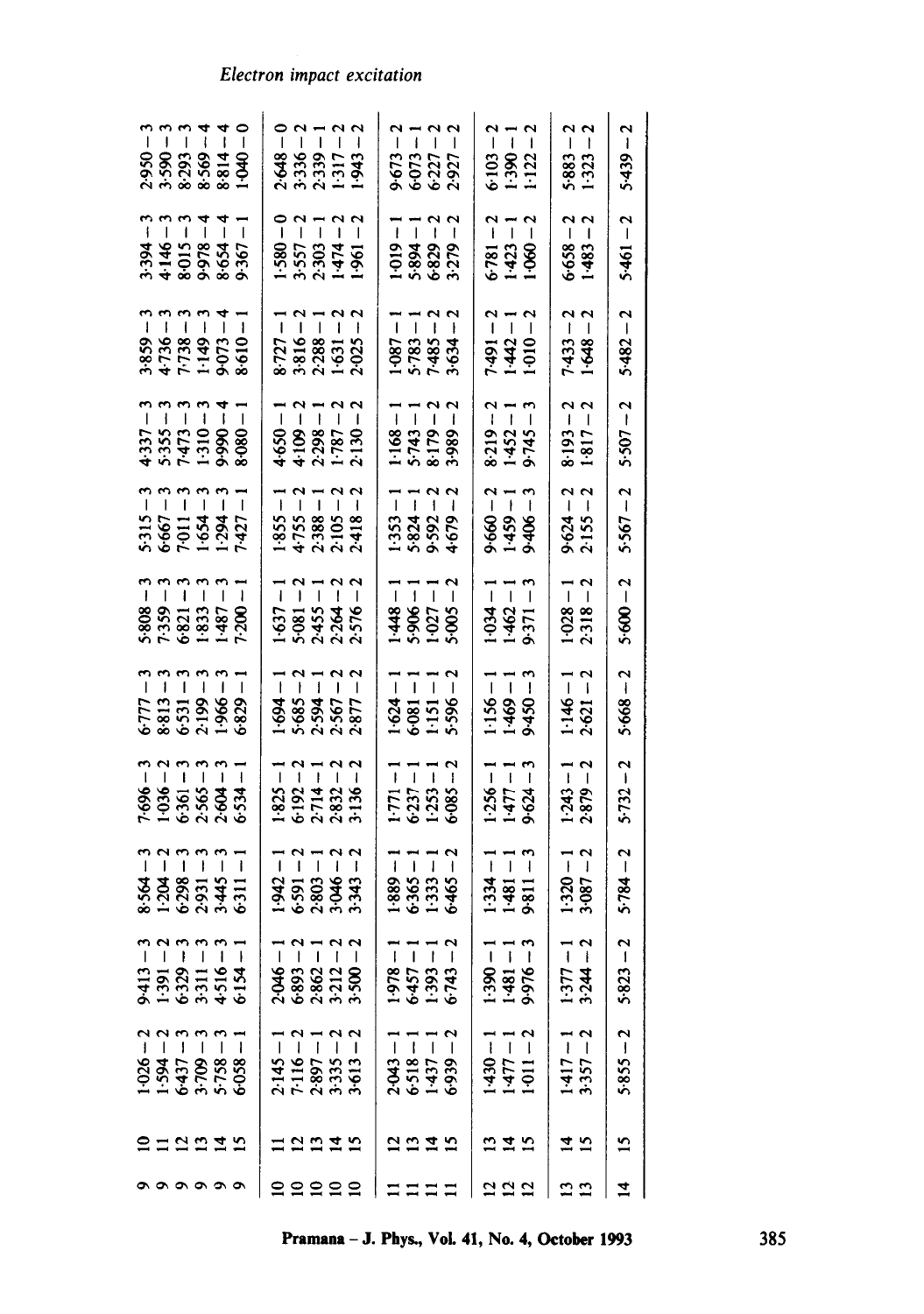

Figure 2. Total collision strength for the transition  $1s^2 2s^2 2p^6 1S^e \rightarrow 1s^2 2s^2 2p^5 3s^1 P^0$ in Ni XIX as a function of electron energy in Rydberg.



Figure 3. Total collision strength for the transition  $1s^2 2s^2 2p^6 1S^e \rightarrow 1s^2 2s^2 2p^5 3p^3 S^e$ in Ni XIX as a function of electron energy in Rydberg.

Pramana - J. Phys., Vol. 41, No. 4, October 1993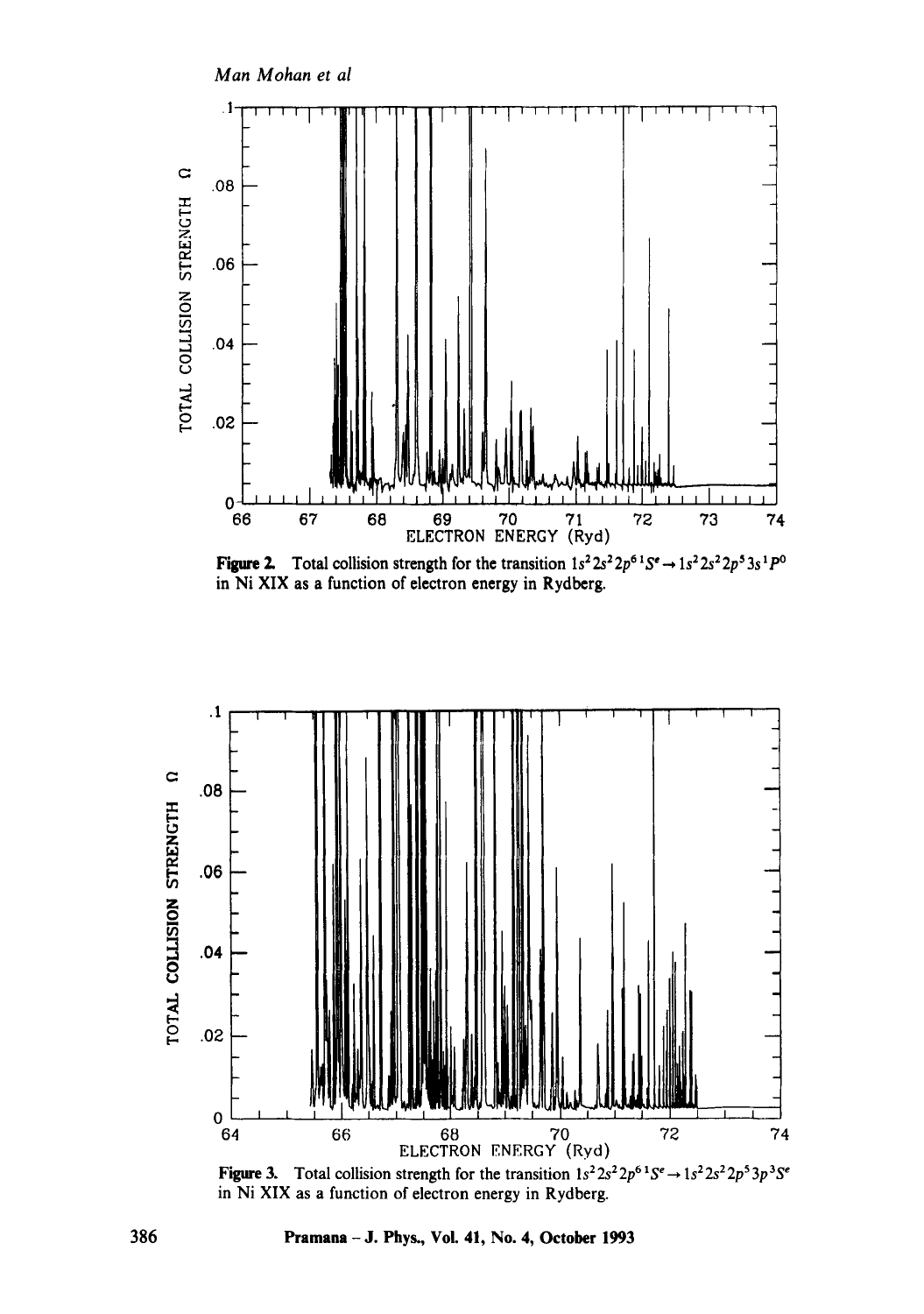collision strengths  $\gamma$  are larger for allowed transitions than for spin-forbidden transitions. Among the  $2p^{6}S^e \rightarrow 2p^53p$  transitions, the value of y is largest for the monopole-allowed  $2p^6 1S^e - 2p^5 3p^1 S^e$  transition, as already found by Zhang *et al* [18, 20]. In contrast, for the  $2p^{6.1}S^e-2p^53d$  transitions, the largest  $\gamma$  corresponds to the dipole-allowed  $2p^{6}S^{e}-2p^{5}3d^{1}P^{0}$  transition, which involves the promotion of a 2p electron to a 3d orbital. Similarly, for the transitions from  $2p^53s^3P^0$ , the largest y corresponds to the dipole-allowed  $2p^53s^3P^0 - 2p^53d^2D^e$  transition. Among all the 105 transitions, the value of  $\gamma$  is the largest for the  $2p^53p^3D^e \rightarrow 2p^53d^3F^0$  transition, which is again dipole-allowed and involves the promotion of a  $3p$  electron to a  $3d$ orbital. The next largest y corresponds to the  $2p^5 3p^3P^e \rightarrow 2p^5 3d^3D^0$  transition.

Since the ground state  $2p^{6}{}^{1}S^{e}$  and the singlet excited states  $2p^{5}{}^{3}S^{1}P^{0}$ ,  $2p^{5}{}^{3}p^{1}D^{e}$ ,  $^{1}P^{e}$ ,  $^{1}S^{e}$  and  $^{2}p^{5}3d^{1}F^{0}$ ,  $^{1}D^{0}$ ,  $^{1}P^{0}$  states have no fine structure, if one assumes the term mixing to be negligible, one can easily deduce the effective collision strengths for the transitions between their fine structure sublevels, from our results in the LS coupling scheme using the following relation:

$$
\frac{1}{2J+1}\gamma(\frac{1}{L} - \frac{3}{L}L''') = \frac{1}{3(2L'+1)}\gamma(\frac{1}{L''} - \frac{3}{L'''}).
$$
\n(9)

### **5. Conclusion**

The conclude, we would like to mention that, to date, our results are the only collision strengths and rate coefficients available for all the 105 transitions between the ground and the  $n = 3$  Rydberg states of Ni XIX, where the influence of resonance effects is included. We have accounted for exchange, channel coupling, short range correlation **effects** and the contribution of higher partial waves. On the other hand, we have made no allowance for relativistic effects, either in the target wave-functions or in the scattering calculations.

# **Acknowledgements**

We would like to thank the Indo-French Centre for the Promotion of Advanced Research/Centre Franco-Indien pour la Promotion de la Recherche Avancée and the EC contract SCI-0168C for financial support. One of us (MM) is thankful to DST (India), UGC (India) and SERC (UK) for financial support. (MM an IUCAA associate) is also thankful to Inter University Centre for Astronomy and Astrophysics (IUCAA) for facilities and financial support. The computing in this work was carried out on the CRAY-XMP/48 at the Rutherford Appleton Laboratory, UK, via a workstation at the Queen's University of Belfast. The allocation of computer time under a SERC Rolling Grant is gratefully acknowledged.

### **References**

- [1] R K Janev, *Phys. Scr.* T37, 5-7 (1991)
- [2] D L Matthews, *et al, Phys. Rev. Lett. 54,* 110-113 (1985)
- [3] U Feldman, L Cohen and M Swartz, Astrophys. J. 148, 585 (1967)
- [4] M Swartz, S Kastner, E Rothe and W Neupert *J. Phys.* 4, 1747 (1971)
- [5] A K Bhatia, U Feldman and J F Seely, *At. Data Nucl. Data Tables* 32, 435-467 (1985)
- [6] P L Hagelstein and R K Jung, *At. Data Nucl. Data Tables* 37, 64-121 (1987)
- [7] P G Burke and W D Robb, *Adv. At. Mol. Phys.* 11, 143-214 (1975)